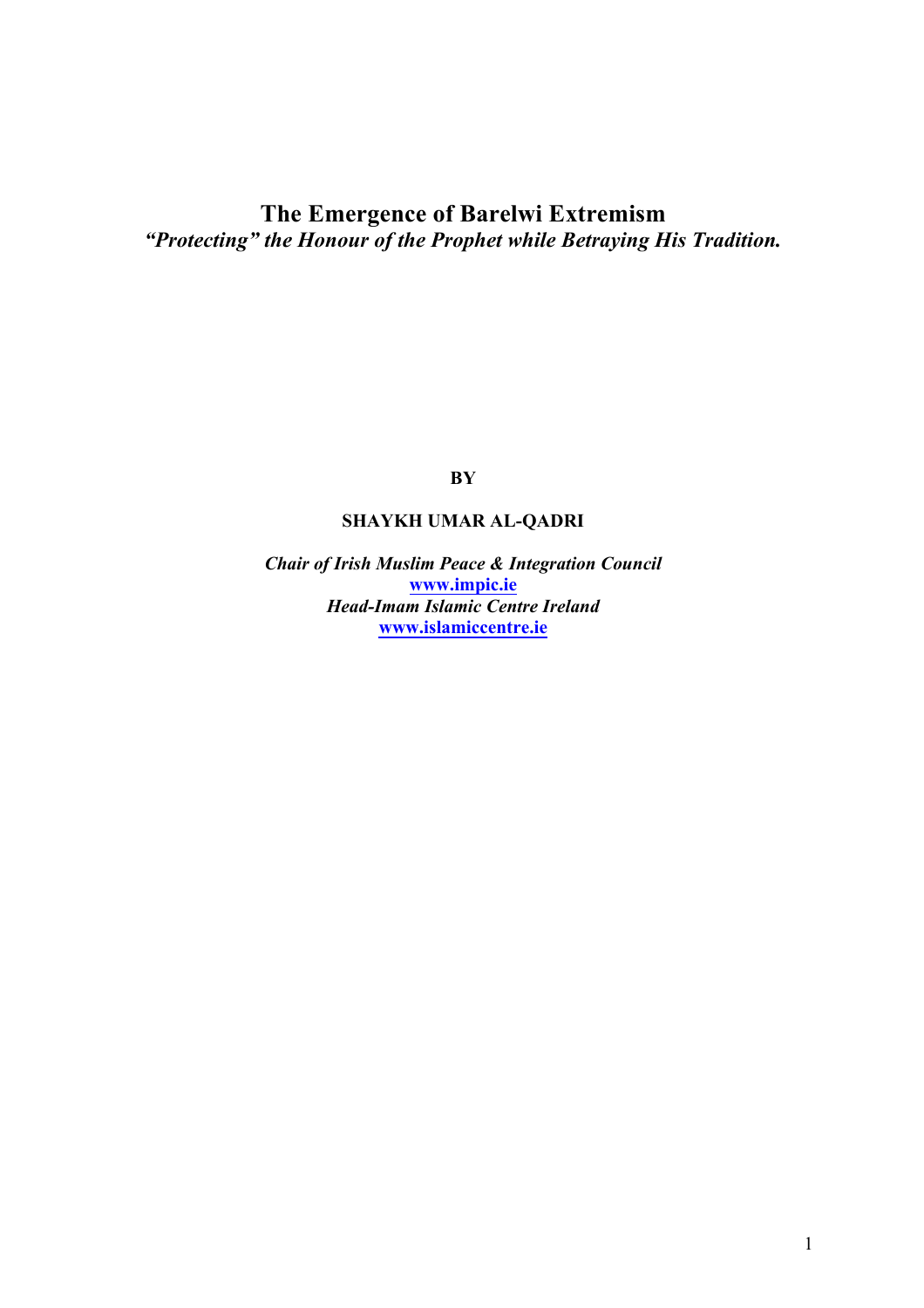Dedication

# To Holy Prophet Muhammad (Peace and Blessings be upon Him and His Progeny)

# Whose honour is too high to be in need of any person claiming to be a so-called guardian and protector of His honour.

ALLAH alone is sufficient to protect His honour.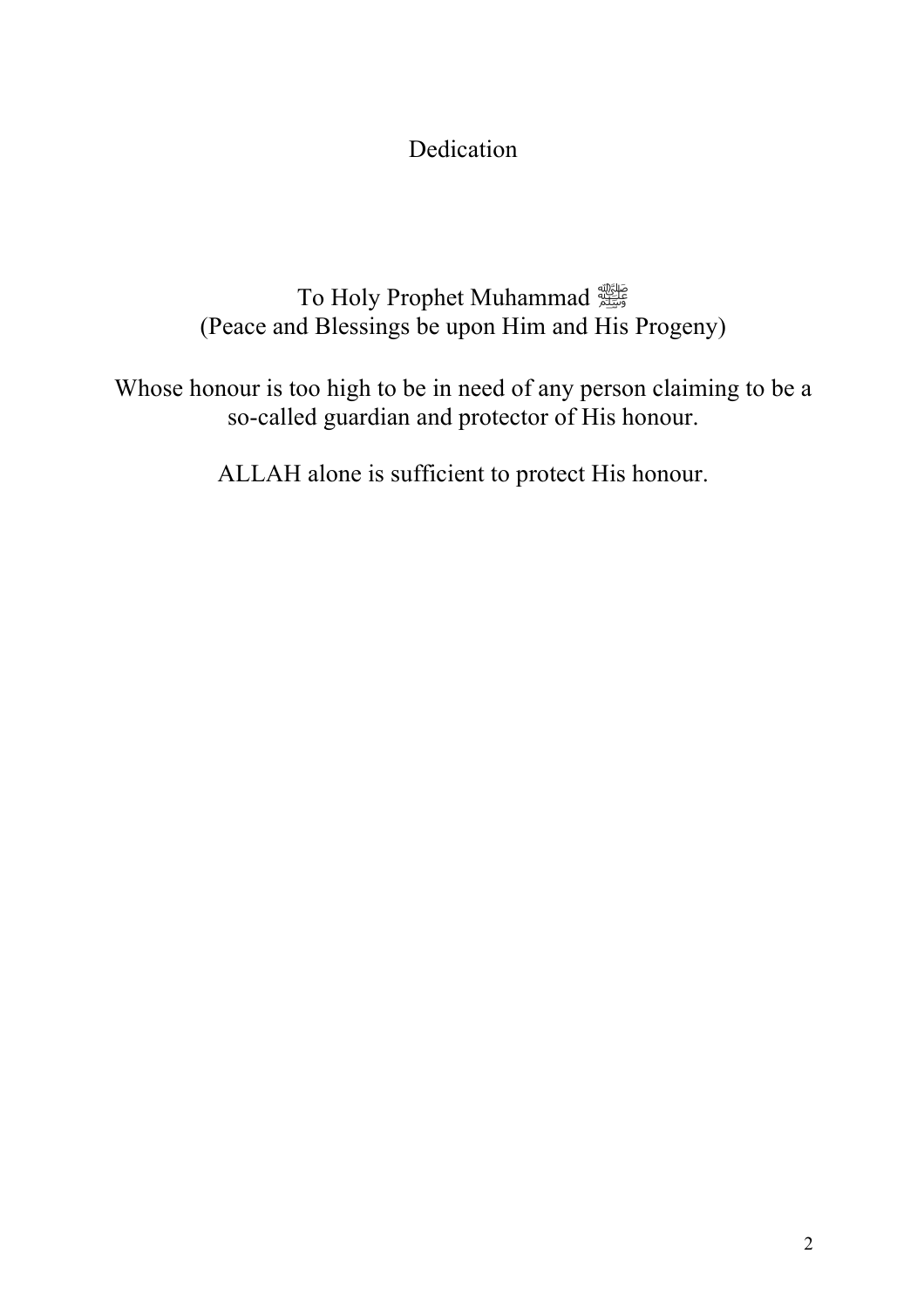# **The Emergence of Sufi Fundamentalism**  *Radicalisation of Barelwis and its effects in Pakistan*

|                                                                           | Page |
|---------------------------------------------------------------------------|------|
| <b>Introduction</b>                                                       | 4    |
| Background of Barelwi-Deobandi Polemic                                    | 5    |
| Attacks on Barelwis in Pakistan                                           | 6    |
| Deobandi-Barelwi struggle for religious and political influence           | 7    |
| Murder of Governor Salman Taseer; a turning point in the Barelwi ideology | 8    |
| Radicalisation by Barelwi Ulema                                           | 10   |
| Popular extremist narrative "Gustakh e Rasool ki ek hi Saza"              | 11   |
| Pro-Blasphemy Law Movement Labbaik Ya Rasool Allah                        | 12   |
| Blasphemy Law in Pakistan                                                 | 14   |
| Sources that can be turned against the extremist narrative                | 15   |
| Conclusion                                                                | 18   |
| <b>Bibliography</b>                                                       | 19   |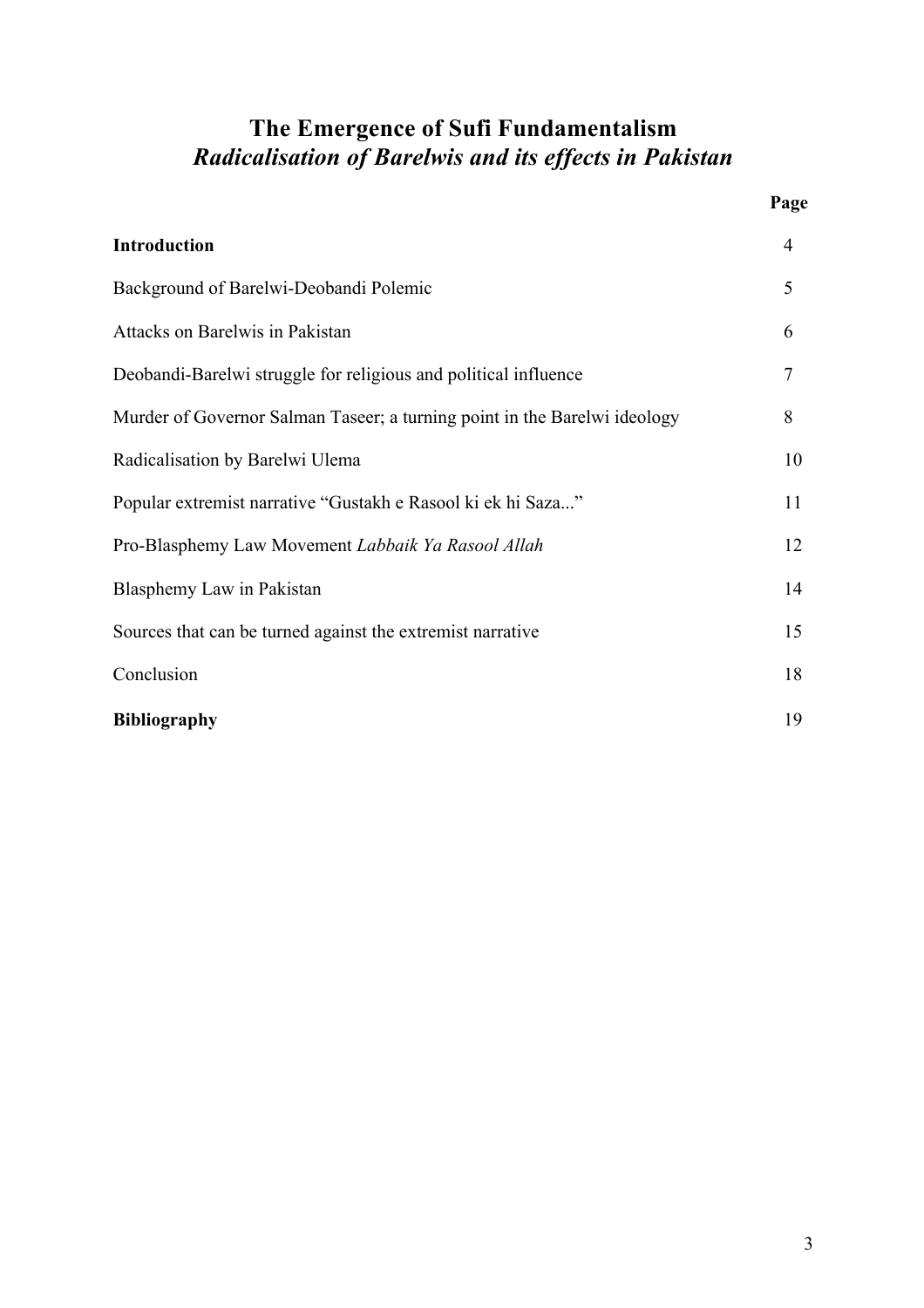### **Introduction**

Pakistan has been badly marred by extremism and terrorism since 1980's especially after Pakistan's alliance with the US in countering Communism in Afghanistan. Pakistan's alliance with the US in the War on Terror has further shaken the social fabric of its society and the resulting increase of extremism and terrorism is affecting Pakistan adversely. Attacks by Taliban have claimed over  $60,000$  lives.<sup>1</sup> Most militants and extremists including the *Taliban*, *Tehreek Taliban Pakistan* and *Lashkar e Jhan*gawi associate themselves with the Deobandi faction of Sunni Islam. However, over the last few years, a new trend has emerged in Pakistani society, beginning with the murder of Salman Taseer, Governor of Punjab, who was murdered in Islamabad in January 2011, by one of his own bodyguards, Malik Mumtaz Qadri. In his confession statement, Qadri admitted that he committed the murder to avenge the Governor's public criticism of Pakistan's blasphemy law. Qadri belonged to the Barelwi faction and the case of Salman Taseer and the scale of Barelwis support for Qadri have rattled many popular conceptions about Barelwis moderation.

"While many factions have lauded the slaying [of Governor Taseer], the peace-promoting Barelwi sect has spearheaded mass rallies to demand the release of the assassin, a policeman. Because most Pakistanis are Barelwis, their stance is challenging the belief long held among liberals here-and hoped for by nervous U.S. officials-that the Muslim majority in this nucleararmed nation is more moderate than militant" *<sup>2</sup>*

Barelwis are estimated to constitute between 50%-60%of the Muslim population in Pakistan in contrast with  $20\% - 25\%$  Deobandis, 15% percent Shia s and 5% Salafis/Wahhabis.<sup>3</sup> The Deobandis are responsible for more than 90 % of militancy, 100 % of suicide bombings and other indiscriminate massacres in the country. Barelwis, however, are the least violent among the Muslim community, responsible for less than 1 % of militancy.<sup>4</sup>

A new narrative and ideology is spreading among Barelwi Muslims which has led to the glorification of those who kill in the name of Prophet Muhammad (Peace and Blessings be upon Him) in order to "protect his honour and dignity". This essay examines the historical background of the Barelwi movement and the recently popular narrative "Gustakh e Rasool ki ek hi Saza, Sir tan se Juda" and will explore the countering of this form of extremist ideology, promoting a counter narrative with the tradition of Islam.

<sup>&</sup>lt;sup>1</sup> Fatalities in Terrorist Violence in Pakistan 2003-2017 Statistics.

http://www.satp.org/satporgtp/countries/pakistan/database/casualties.htm

<sup>2</sup> Karin Brulliard, "In Pakistan, even anti-violence Islamic sect lauds assassination of liberal governor," *Washington Post*, January 29, 2011

<sup>3</sup> Global Security. n.d. Barelvi Islam. http://www.globalsecurity.org/ military/intro/islam-barelvi.htm

<sup>4</sup> Hussain, S.E. 2010. *Terrorism in Pakistan: Incident patterns, terrorists' characteristics, and the impact of terrorist arrests on terrorism*. PhD Thesis. University of Pennsylvania.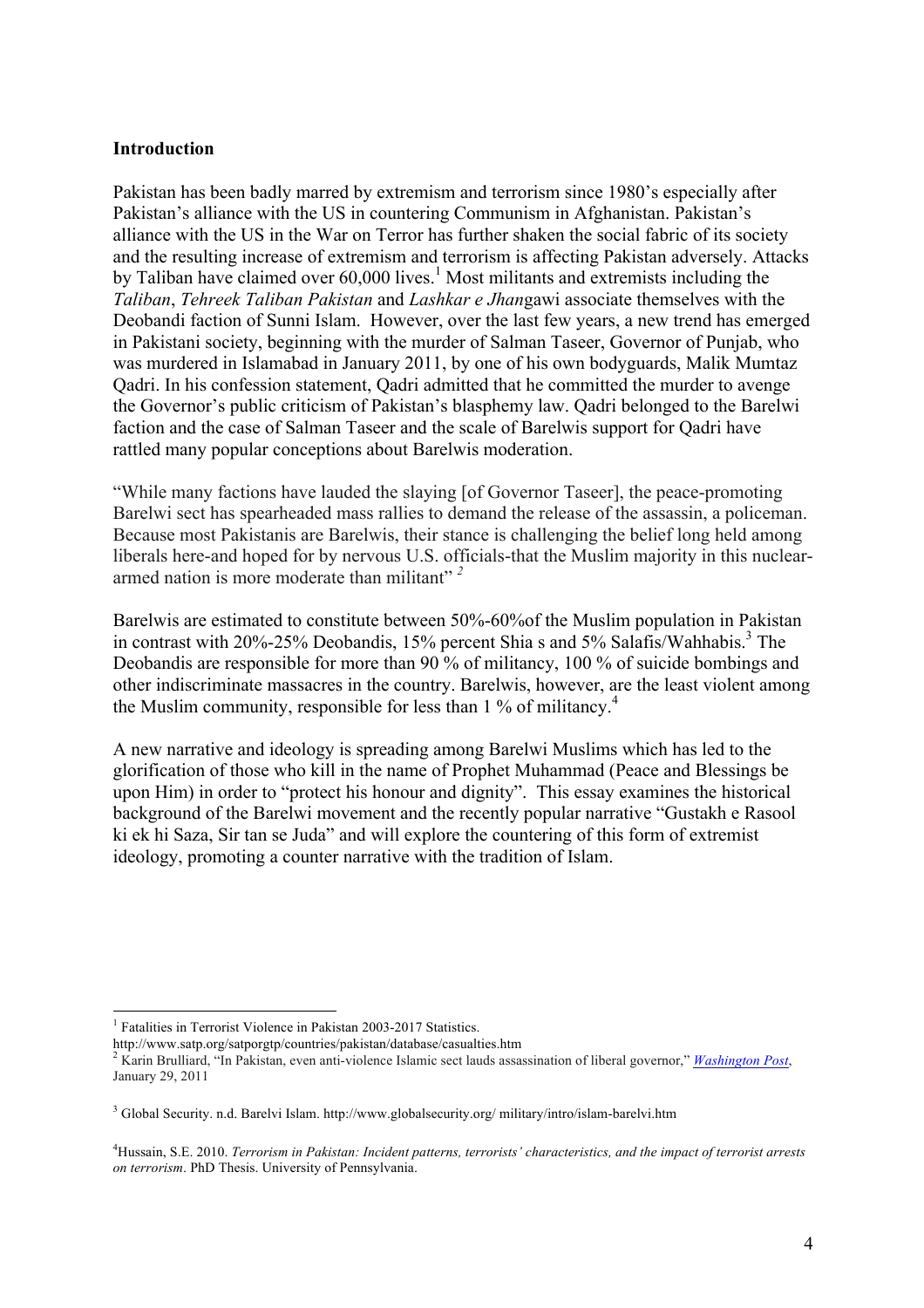### **Background of Barelwi-Deobandi polemic**

Sunni Muslims in South Asia are divided mostly among Barelwis and Deobandis. The Barelwis movement represents a pluralistic Sufi tradition of Sunni Islam in Pakistan and is characterized by *darbaars* (shrines) of Saints that have been historically welcoming towards not only Muslim of other sects but also towards non-Muslims. In contrast, the Deobandi movement is mostly aligned with Wahhabism and advances harsh, takfiri and ihadist interpretation of Islam.<sup>5</sup> Dar-ul-Uloom Deoband, which was established in 1866, discreetly promoted the Wahhabi puritanical ideology.6 The Barelwi movement in the subcontinent has been resisting the ultra-orthodox, anti-Sufi, ideology of the Deobandis and Wahhabis.<sup>7</sup> The Barelwi movement defended popular Sufism and traditional Islamic teachings in the subcontinent, and grew in response to the increasing influence of Deobandi and Wahabi ideologies.

The Barelwi movement was founded by Maulana Ahmad Raza Khan (1856-1921) as a safeguard against Wahhabi-inspired Deobandi literalism in South Asia. The name Barelwi traces its roots to the Indian town of Bareilly, the birthplace of Khan. Khan travelled for Hajj in 1906 and asked the *Ulema* (scholars) of Makkah and Madinah to endorse the compilation of his fatwas and refutations of the teachings of Deobandis, *Hussam al-Haramain*. <sup>8</sup> A total of 32 scholars endorsed *Hussam al-Haramain* and upon his return to Bareilly this collection was circulated throughout South Asia. Most of the fatwas are concerned with what constitutes the proper reverence of Prophet Muhammad (Peace and Blessings be upon Him). By these standards, Khan accused the Deobandis of not bestowing sufficient respect and reverence upon the Prophet, and thus found them guilty of heresy. The Deobandi clerics responded by developing their own refutations of Khan's teachings and also labelled the Barelwi movement also as heretic.

While both these Islamic movements adhere to the Hanafi school of jurisprudence, Barelwis and Deobandis differ in doctrines and practices. Numerous Fatwa's by Deobandi clerics state that Barelwis practices are polytheistic and heretical. As as a result of such Fatwas, Sufi shrines in Pakistan have been attacked, especially in the last decades. In such attacks hundreds of innocent people have been killed.<sup>9</sup> Contemporary Deobandi and Wahhabi fundamentalists criticise popular Sufism as in their view, it does not reflect the "pure" teachings of Islam.10 Sufi practices such as the commemoration of the Mawlid (Birth of Prophet Muhammad), Urs (death anniversary of a Sufi Saint) and the  $10<sup>th</sup>$  of Muharram (martyrdom of Prophet Muhammad's grandson Imam Hussain) are all considered to be evil innovations by Deobandis and Wahhabis. They believe that the Barelwis do not represent mainstream Islam and, therefore, do not constitute a credible counterpoint to the Deobandi and Wahabi version of "pure" Islam.<sup>11</sup> Deobandi and Wahhabi religious activities actively aim at purging Islam of the impure traditional practices of Barelwis and Sunni Sufis.

 <sup>5</sup> Lewis, M.W. *Deobandi Islam vs Barelvi Islam in South Asia*. *Geo Current. October 7,2010*

<sup>6</sup> See Manzur Naumani's book *"Muhammad Bin Abdul Wahhab aur Hindustak kay Ulama e Haq",* i.e., Muhammad Ibn Abd Al-Wahhab and the tightly guided clerics of India".<br><sup>7</sup> Moj, M. *The Deoband Madrassah Movement, Countercultural Trends and Tendencies*. Anthem Press, 2015

 $8$ <sup>NICJ</sup>,  $\ldots$  -  $\ldots$  -  $\ldots$  -  $\ldots$  Usha Sanjal, p.108.

<sup>9 &</sup>quot;Pakistan shrine attack-No Place for 'soft' Islam in a hard country". *DW* http://www.dw.com/en/pakistan-shrine-attack-no-

place-for-soft-islam-in-a-hard-country/a-37595893<br><sup>10</sup> Buchen, S. *Sufism under attack in Pakistan*. The New York Times. Times video, June6. Available at:<br>https://www.nytimes.com/video/world/asia/1248069532117/sufism-under

<sup>&</sup>lt;sup>11</sup> Fareed, F. *Sufi group rejects Deoband fatwa against celebrating Prophet's birthday*. Two circles, 10<sup>th</sup> November. http://twocircles.net/2011nov10/sufi\_group\_rejects\_deoband\_fatwa\_against\_celebrating\_prophets\_birthday.html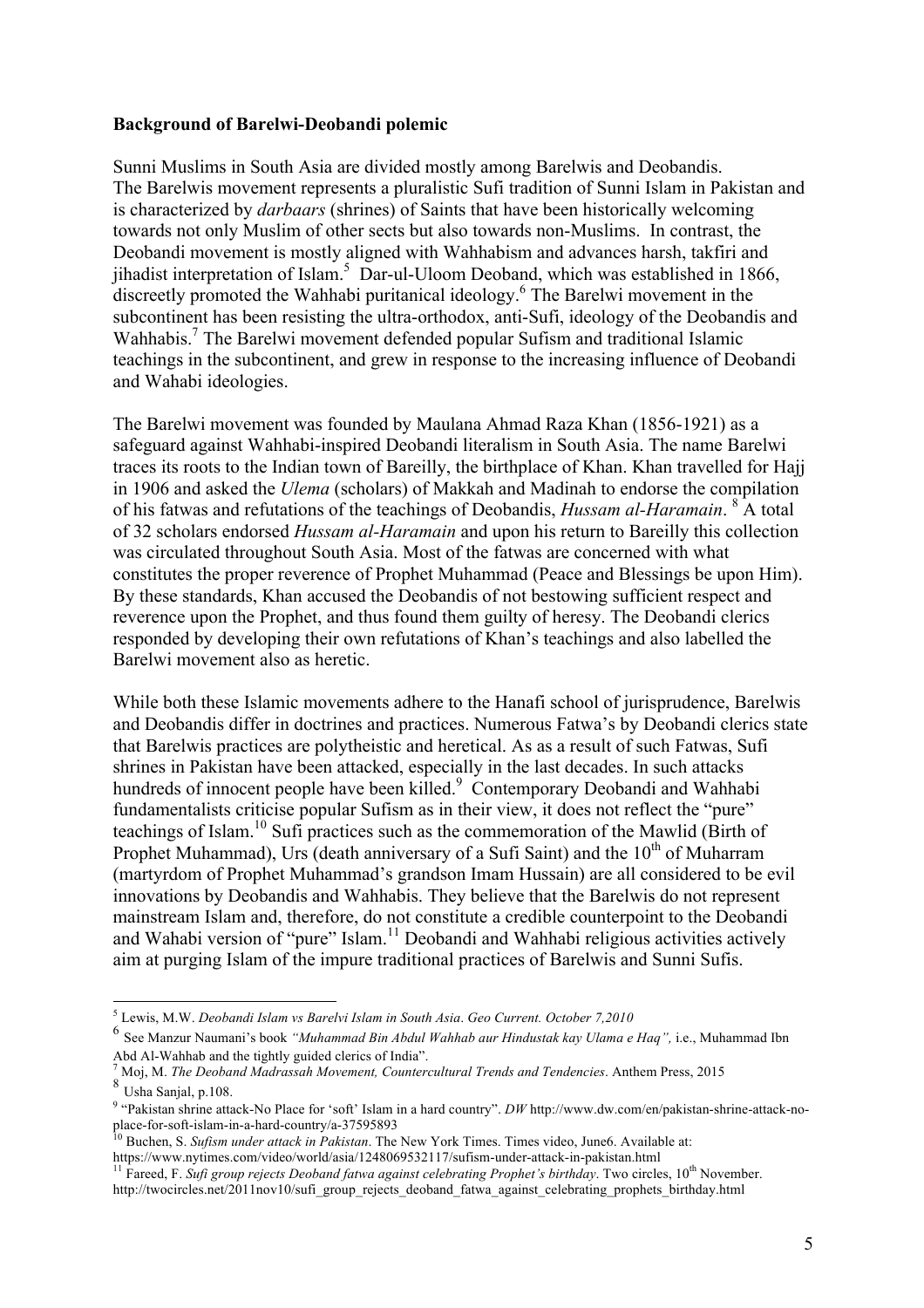Historically, Barelwis and other traditional Sufis have shown an inclusive and non-violent approach to other sects and faiths, which is in stark contrast to the takfiri, jihadist and violent character of the Deobandi and Wahhabi movements. Deobandism and Wahabism share common roots and admiration for medieval polemicist, and takfiri jihadist clerics such as Ibn Taimiya (1263-1328) and Muhammad ibn Abdul Wahhab (1703-1792).

#### **Attacks on Barelwis in Pakistan**

During General Zia-ul-Haq's dictatorship, the Deobandi and Salafi/Wahhabi ideologies received state patronage, in addition to immense financial support from Saudi Arabia.<sup>12</sup> The relation of militancy among Deobandis is also reflected by am intense theological debate in 1979, known as "Munazir a e Jhang", held in Jhang between a Barelwi scholar, Muhammad Ashraf Sialvi, and Deobandi scholar, Haq Nawaz Jhanwi that lasted for 8 hours.<sup>13</sup> The Deobandi scholar, Haq Nawaz Jhangwi, later formed the infamous militant organisation called *Sipah-e-Sahabah*, which is behind the killing of Shias, Barelwis and minorities throughout Pakistan.<sup>14</sup>

In recent decades, Deobandi militant organizations have serially attacked not only Shias but also Sunni Sufis, Barelwis, Christians and Ahmadis. According to an estimate, more than 600 Barelwi activists and leader have been killed, while the total number of Barelwis killed by Deobandi militants are in the tens of thousands.<sup>15</sup>

#### Syed writes in *Barelvi Militancy in Pakistan*:

"Deobandi militants have seized Barelwi mosques, attacked their shrines and targeted their scholars. There have been numerous attacks on Sunni Barelwi and Shia processions honouring the birth of the Prophet Muhammad (Milad un-Nabi), and the martyrdom of Imam Hussain (grandson of the Prophet), in different parts of Pakistan.<sup>16</sup> In 2010 there were additional assaults on prominent Barelwi and Sufi shrines, such as the Data Ganj Bakhsh in Lahore (50 killed)<sup>17</sup> and Abdullah Shah Ghazi in Karachi (at least eight killed). In 2011 there was an attack on the Sakhi Sarwar shrine in Dera Ghazi Khan (more than 50 killed). In February 2013, there was another on the Ghulam Shah Ghazi shrine in Shikarpur (four killed)."<sup>18</sup>

 $12$  DW,  $24$ <sup>th</sup> August 2012. The 'Wahabi Republic' of Pakistan. http://www.dw.com/en/the-wahabi-republic-of-pakistan/a-16191055<br><sup>13</sup> *Munazira-e-Jhang*, Ahlus Sunnah Publications. Jehlum.

<sup>14</sup> Sipah e Sahabah Pakistan http://web.stanford.edu/group/mappingmilitants/cgi-bin/groups/view/147#note5<br><sup>15</sup> Fatalities in Terrorist Violence in Pakistan 2003-2017 Statistics.

http://tribune.com.pk.story/498984/police-foil-terror-plot-targeting-eid-milad-procession-in-di-khan/<br>http://tribune.com.pk.story/498984/police-foil-terror-plot-targeting-eid-milad-procession-in-di-khan/

<sup>&</sup>lt;sup>17</sup> CNN, 2<sup>nd</sup> July 2010. Explosions at famous shrine in Pakistan kill dozens.

http://edition.cnn.com/2010/WORLD/asiapcd/07/02/pakistan.explosions/index.html

The Express Tribune,  $4^{th}$  March 2013. Shikarpur blast: the pir of the shrine succumbs to injuries.

http://tribune.com.pk/story/515690/shikarpur-blast-gaddi-nasheen-of-the-shrine-succumbs-toinjuries/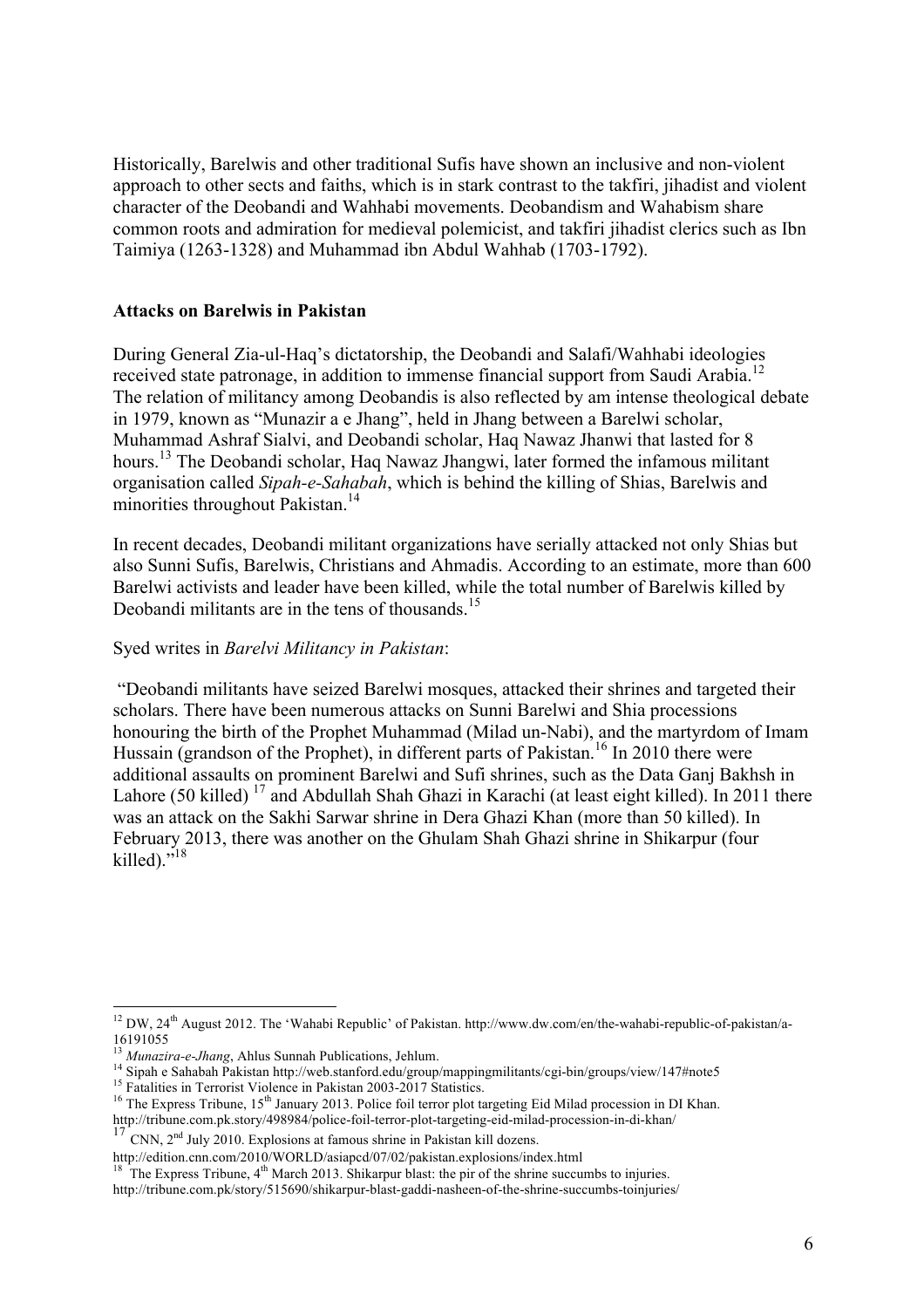Barelwis often highlight the Nishtar Park massacre of 2006 as an example of a Deobandi effort to eliminate Barelwis. The top leadership of Sunni Tehreek was all killed in that attack by a suicide attacker. The perpetrator belonged to the terrorist Deobandi militant group Sipah Sahabah Pakistan. 19

In 2009 leading Barelwi scholar and a prominent voice against Taliban, Mufti Sarfaraz Naeemi, was killed by a suicide bomber belonging to the Tehreek Taliban Pakistan.<sup>20</sup> Many other Sunni leaders including Pir Samiullah Shah, Mahmood Shah, Saleem Qadri, Abbas Qadri and others have been killed by Deobandi militants. These militants have also killed clerics from the Deobandi movement due to social, ideological and political disputes such as Maulana Hasan Jan and Dr. Muhammad Farooq. These attacks are sometimes misunderstood as attacks that represent a sectarian conflict between Sunni and Shia Muslims in Pakistan, while they are, more accurately, to be described as largely one-sided Deobandi attacks on Barelwi, Sunni Sufi and other religious communities.

#### **Deobandi-Barelwi struggle for religious and political influence**

Over the last three decades the Deobandis and Wahhabis have been religious and politically strengthened while Barelwis have been increasingly side lined. Although the Barelwis are still considered to be the largest Islamic group in Pakistan, the Deobandi madrassahs alone have increased by 294 % between 1988 and 2002. In 1988 there were 1779 Deobandi Madrasahs and in 2002 the numbers were 7000.<sup>21</sup>

A number of factors have contributed to the decline of Barelwi influence and the incline of Deobandi and Salafi puritanical influences over the past few decades. Movements and madrassahs connected with the Deobandi and Salafi schools supported the Islamization policies of Zia-ul-Haq, received financial support from Saudi Arabia and participated actively in the anti-Soviet Afghan Jihad.<sup>22</sup> <sup>23</sup>In Karachi and other parts of Pakistan, traditional Barelwi mosques were taken over by Deobandi Imams, often associated with various Deobandi organisations, i.e. Sipah Sahabah, JUI and the Tableeghi Jamaat.<sup>24</sup> In this context the *Sunni Tehreek* emerged as the Sunni Barelwi resistance to Deobandi militancy. The focus of *Sunni Tehreek* had been limited to countering Deobandi militants and their leaders. The *Sunni Tehreek* did not receive support from the government and was effectively neutralised after the massacre of its main leaders in the 2006 Nishtar Park bombing in Karachi.

After the September 11<sup>th</sup> attacks in New York, President Musharraf started to institutionalize Barelwis in Pakistan to counter the new wave of religious extremism by establishing the 'National Council for Promotion of Sufi Council.' It was argued that Sufism was based on tolerance and harmony which suited Pakistan's diversity. The US also took great interest and supported the *Sunni Ittehad Council* —a Barelwi religious party which was primarily

<sup>&</sup>lt;sup>19</sup> "Ditching the tag of mysticism, Barelvi militancy rears head in form of Sunni Tehreek" Geo

https://www.geo.tv/latest/103302-Ditching-the-tag-of-mysticism-Barelvi-militancy-rears-head-in-form-of-Sunni-Tehreek <sup>20</sup> Muhammad Faisal Ali, "Suicide bomber killsanti-Taliban cleric Allama Naeemi" Daws, 13<sup>th</sup> June 2009

https://www.dawn.com/news/470972<br><sup>21</sup> Dr. Rahman Tariq, a noted Pakistani scholar of education.

<sup>&</sup>lt;sup>22</sup> The Deobandi school remains the dominant sect in the western region of Pakistan, including tribal areas.<br><sup>23</sup> "The military jihad challenge", *International Crisis Group*, Asia Report No 164, March 13, 2009

<sup>24</sup> Jamal, A. "Sufi Militants struggle with Deobandi Jihadists in Pakistan". *The Jamestown Foundation.* https://jamestown.org/program/sufi-militants-struggle-with-deobandi-jihadists-in-pakistan/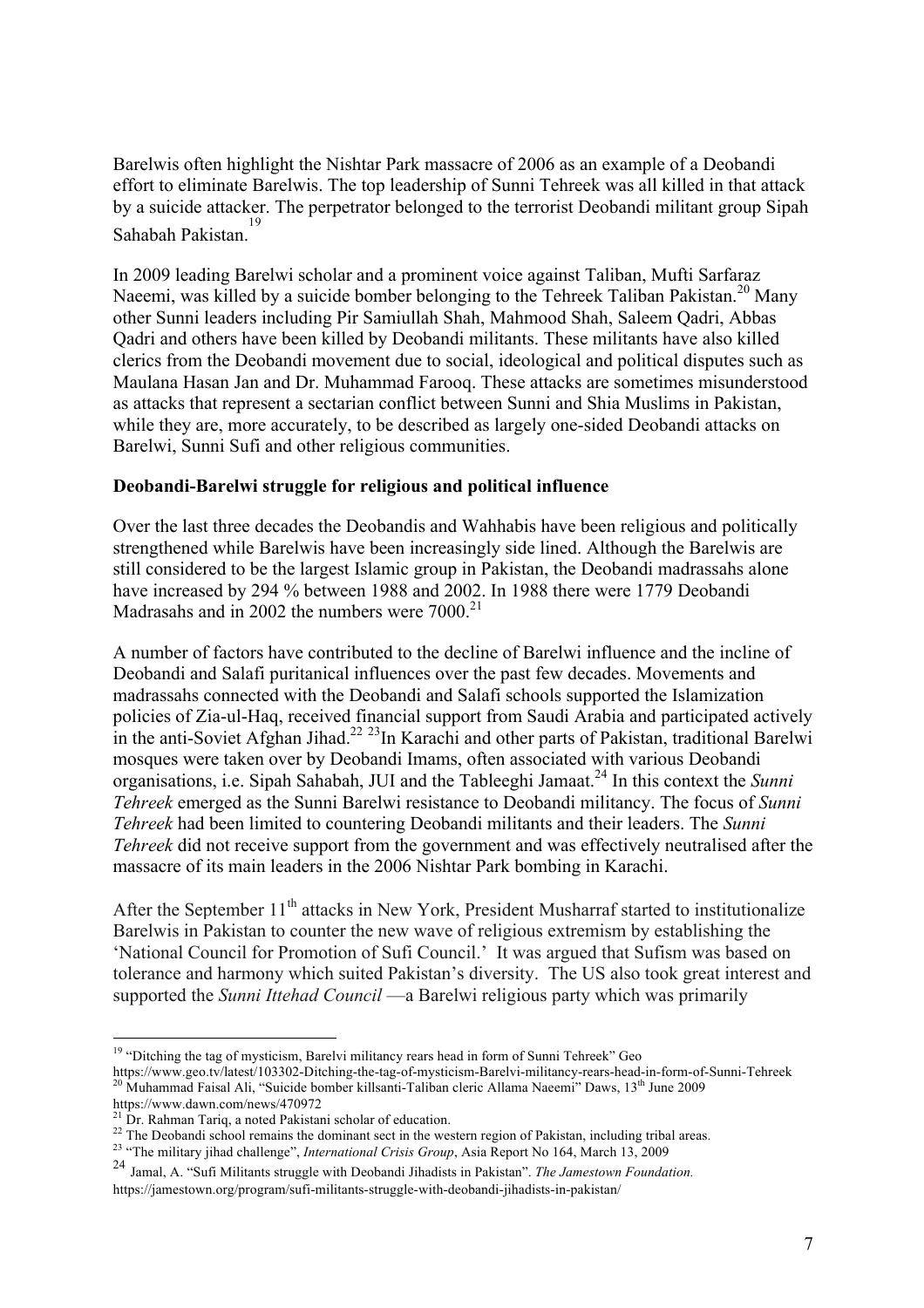established to incite Barelwis to counter the influence of the Taliban and extremist ideologies.<sup>25</sup>

After President Musharraf's regime, the Pakistan People's Party continued to support Barelwis in an effort to rein in militancy and to acquire religious support for their counterterrorism policies. The PPP message officially called to spread the message of the Sufis, a policy meant to reduce the influence of puritan ideologies. In 2009, the PPP government set up an organisation called the "Sufi Advisory Council".

### **Murder of Salman Taseer; a turning point in the Barelwi ideology**

On 4 January 2011, the Governor of Punjab province, Salman Taseer was shot 26 times and killed by one of his own security guards, Malik Mumtaz Qadri. Upon arrest, Qadri stated that he had killed the Governor for his critical statement against the blasphemy law of Pakistan.<sup>26</sup> Governor Taseer had in the previous weeks advocated for freedom of Asia Bibi, a Christian woman convicted to death for allegedly committing blasphemy against Prophet Muhammad (Peace and Blessings be upon Him), to be freed.<sup>27</sup> Taseer personally visited her and forwarded her clemency appeal to the President. During a press conference Taseer referred to the blasphemy law as a black law. He further stated in an interview "The blasphemy law is not a God-made law. It's a man-made law. It was made by General Zia-ul-Haq and the portion about giving a death sentence was put in by Nawaz Sharif. So, it's a law which gives an excuse to extremists and reactionaries to target weak people and minorities."<sup>28</sup>

The remarks of Governor Taseer were interpret as if he was a proponent of the the blasphemy of the Prophet. Religious groups around the country staged mass protests against the government, expressing support for the blasphemy law and to condemn Taseer. Some scholars even claimed that Taseer himself was now himself guilty of apostasy because he referred to the blasphemy law as a black law.<sup>29</sup> Barelwi cleric Mufti Hanif Qureshi, during a provocative public talk, called to take revenge against those who want to change the blasphemy law. He said "No law can capture us. We are Sunnis. We know how to cut with knifes and also how to shoot with guns. One who blasphemes against Prophet Muhammad (Peace and Blessings be upon Him) has no right to live." He then addressed the government and said, "Take out the dog (referring to Governor Taseer), and we will show you how to disappear his body".<sup>30</sup> This public sermon by Qureshi, inciting hatred and violence, was attended by Malik Mumtaz Qadri.

After Taseer's assassination, the Barelwi organisation, Dawat-e-Islami, disowned Qadri, who had claimed to be a member of this organisation. The chief of Dawat-e-Islami, Maulana Ilyas Qadri, said that not everyone who wears the green turban represented "Dawat e Islami" and believed that taking the law into one's own hand was not permissible, even against the one who blasphemed against the Prophet Muhammad (Peace and Blessings be upon Him).<sup>31</sup>

<sup>&</sup>lt;sup>25</sup> "US aid to Sunni Ittehad Council backfired", *The Express Tribune*, 12<sup>th</sup> January 2012 https://tribune.com.pk/story/320193/one-off-grant-us-aid-to-sunni-ittehad-council-backfired/

<sup>26 &</sup>quot;Mumtaz Oadri admits killing Governor Salman Taseer", *BBC* http://www.bbc.com/news/world-south-asia-12149607

<sup>&</sup>lt;sup>27</sup> Rob Crilly and Aoun Sahi, "Christian woman sentenced to death in Pakistan 'for blasphemy'," <u>The Telegraph</u>, November 9, 2010

<sup>&</sup>lt;sup>28</sup> Hassan Choudary, "Taseer's remarks about blasphemy law", *The Tribune*, 5<sup>th</sup> January 2011<br><sup>29</sup> Manzoor, U. "Events that led to Taseer's murder". *The News*, 6<sup>th</sup> January 2011<br><sup>30</sup> "Hanif Oureshi's sermon which made https://www.youtube.com/watch?v=8QEtLWYY6Tk

<sup>31</sup> "Mumtaz Qadri Qatil hay by Ameer e Ahle Sunnat" https://www.youtube.com/watch?v=lPrBtOnjpBM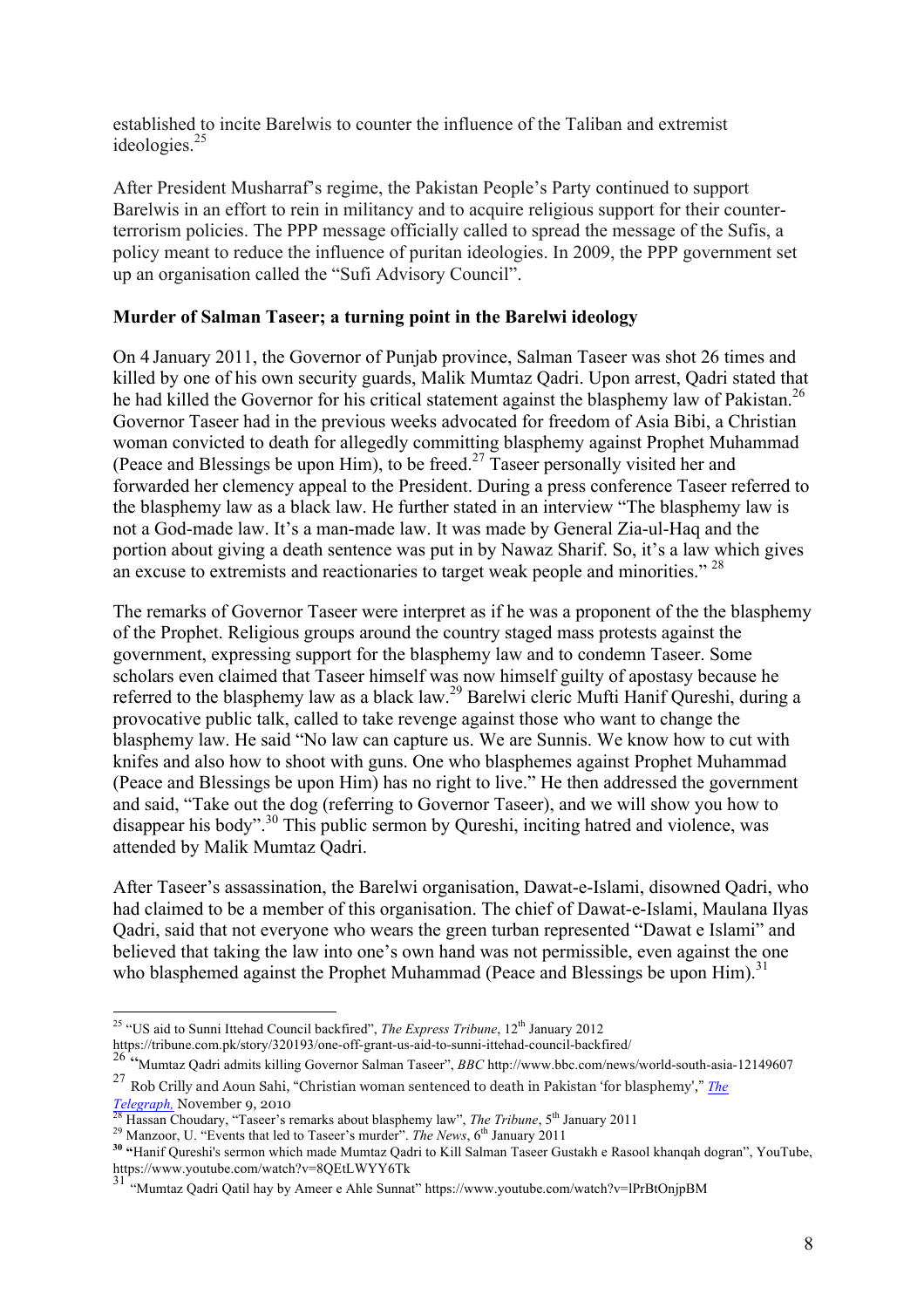Similarly, Dr. Tahir-ul-Qadri, Pakistan's most senior Sunni Sufi cleric stated that Mumtaz Qadri was a murderer and should be punished as per Pakistani law. Dr. Qadri further explained "One might disagree with views of Salman Taseer but whatever he said could not be described as blasphemy. Even if one commits an act of blasphemy, they need to be dealt with in a court of law, and individuals are not allowed to take the law into their own hands".<sup>32</sup>

While the assassination of Governor Taseer shocked many, not all condemned this coldblooded murder in the "name of the Prophet". Thousands of Barelwis rallied in Qadri's defence and glorified him as a hero for his "religious honour and integrity." <sup>33</sup> Few days after the assassination, leading religious groups led a demonstration of over fifty thousand people in Karachi in support of the blasphemy law. During the rally, Qadri was lionized as a Muslim hero, while rally leaders sternly warned the crowds against mourning Taseer, whom they claimed had deviated from Islam. Some Barelwi leaders expressly condoned the murder of Governor Taseer. This position came as a shock to many, since the Barelwi school enjoys a reputation for moderation, and Barelwi scholars have been at the forefront in refuting the puritanical ideologies and have issued fatwas against suicide bombing and terrorism. Many UK based Barelwi scholars were also vocal in their support for Mumtaz Qadri, considering him a hero.<sup>34</sup> The glorification of Mumtaz Qadri set up a dangerous precedent among Barelwi Muslims of vigilante killings.

Two days after Taseer's assassination, over five hundred Barelwi clerics issued a statement that explicitly warned mosque leaders not to offer the Islamic funeral prayers for Salman Taseer.<sup>35</sup> "No Muslim should attend the funeral or even try to pray for Salman Taseer or even express any kind of regret or sympathy over the incident." The Imam of Lahore's historical Badshahi Mosque refused to lead ritual services for the dead governor. Subsequently, "cleric after cleric" refused to lead the funeral prayer for the murdered governor, according to Taseer's daughter. Other Barelwi organizations reportedly annulled Taseer's marriage to show they no longer considered him a Muslim.<sup>36</sup>

Mumtaz Qadri was executed in February 2016. He had a massive funeral prayer with tens of thousands travelling from all over Pakistan to participate in his funeral. In their eyes Qadri was a "martyr" of the Prophet. Subsequently a shrine was built over his grave and he is now considered by many Barelwis as a true *Aashiq-e-Rasool 37,* Lover of the Holy Prophet Muhammad (Peace and Blessings be upon Him).

As the connections between Mumtaz Qadri and the mainstream Barelwi school of thought came to light, it soon gave way to new concerns about the further increase of radical ideas into Pakistani society. The outpouring of Barelwi support for Mumtaz Qadri, after all,

 $33$  "Pakistan governor's suspected assassin hailed as hero". Washington Times,  $5^{th}$  January 2011<br>https://www.washingtontimes.com/news/2011/jan/5/pakistani-governor-buried-under-tightened-security/

 <sup>32</sup> "Dr. Tahir-ul-Qadri on Mumtaz Qadri & Salman Taseer murder case. *YouTube* https://www.youtube.com/watch?v=zshzeJEQCy8

https://www.youtube.com/watch?v=6Orj-3Y5wuE<br>BBC: "British Imams show support for Pakistani killer" YouTube https://www.youtube.com/watch?v=6Orj-3Y5wuE

<sup>&</sup>lt;sup>35</sup> The statement was released from the platform of Jamaat Ahl-e- Sunnat Pakistan (JASP), a Barelvi group; See: Salman Siddiqui, "Hardline Stance: Religious bloc condones murder," *The Express Tribune.* 5th January 2011. https://tribune.com.pk/story/99313/hardline-stance-religious-bloc-condones-murder/

<sup>36</sup> "Top prayer leaders deny Taseer his rites," *Pakistan Today*. <sup>6</sup>th January 2011. https://www.pakistantoday.com.pk/2011/01/06/top-prayer-leaders-deny-taseer-his-rites/

<sup>&</sup>lt;sup>37</sup> "Executed Pakistani bodyguard Mumtaz Qadri praised as hero of Islam for supporing blasphemy law." TSMH. 2<sup>nd</sup> March 2016. http://www.smh.com.au/world/executed-pakistani-bodyguard-mumtaz-qadri-praised-as-hero-of-islam-for-supportingblasphemy-law-20160301-gn7uox.html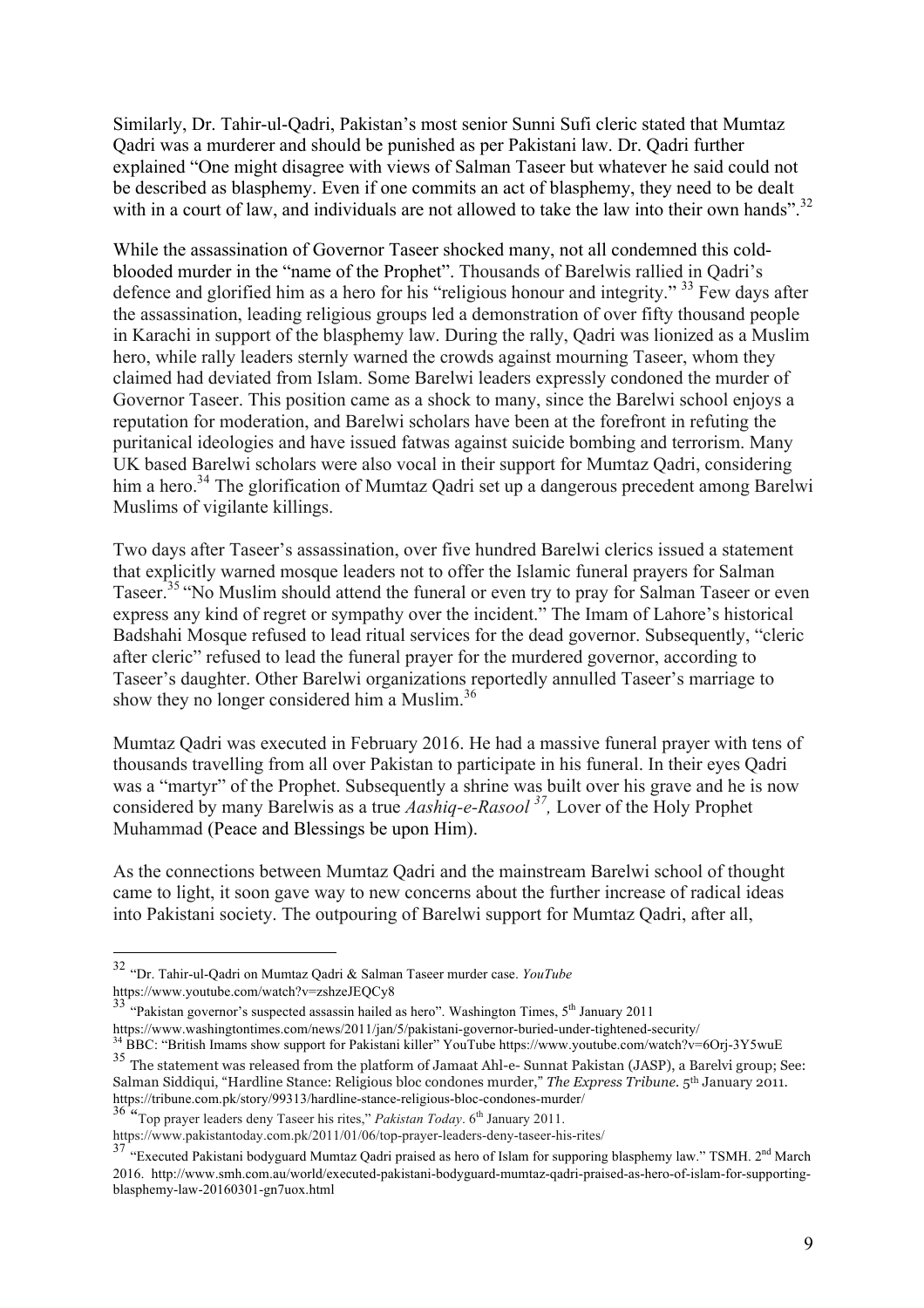showed that this could not simply be treated as an isolated act by a deranged individual. Mumtaz Qadri has inspired many thousands to become defenders of "the honour and sanctity of the Prophet", in other words potential vigilante killers and murderers.

What accounts for the Barelwi school's of thought's stance against the militancy of the Taliban on the one hand, and its broad endorsement of the killing of Governor Taseer on the other? Barelwis have condemned the violence by the Taliban who act "in the name of God", but many are now condoning acts of violence "in the name of the Prophet". To understand the Barelvi response to Taseer's assassination, it must be situated within the broader context of Pakistan's religious politics and the sectarian struggle among competing Islamic movements. This dynamic has contributed to the rise in recent years of new forms of Barelwi activism and communalist assertion. Although Barelwis received support from the PPP Government because they produced counter narrative to the militants, the Barelwis do not have any political stronghold like the Deobandi and Wahhabi Muslims in Pakistan. The Deobandi and Wahhabi Muslims are represented by Jamaat-e-Islami Pakistan and Jamiat Ulema-e-Islam in the National Assembly of Pakistan.

#### **Radicalisation by Barelwi Ulema**

The Latin word "Radis" or "root" means buried in the root of fundamental.<sup>38</sup> It shows that a radical is a person who wishes to bring the fundamental, political and social change and therefore radicalisation is a mind-set by which people adopt extreme views and beliefs, being prepared to take violent measures for political and religious gains.

Wilner and Duboulos define radicalisation as the following: "Radicalisation is a personal process in which individuals adopt extreme political, social and religious ideals and aspirations, and where the attainment of particular goals justifies the use of indiscriminate violence, It is both a mental and emotional process that prepares and motivates an individual to pursue violent behaviour" 39 It is interesting to note that radicalisation does not always lead to violence in the initial stages. So, a slow process of radicalisation may take place while there is no realization of the gravity of the situation.

In contemporary discourse on religious radicalisation, religion is often believed to be at the centre of one's radicalisation. Radical ideas are instilled in common people, who have very little understanding of their own religion, in a way that they consider them absolute. Religious radicalisation can be defined as "a process by which a person or group comes to adopt increasingly extreme religious ideals and aspirations that reject or undermine the status quo, or rejects and/or undermines the contemporary ideas and expressions of freedom of choice".40 Robert Mandel refers to religious radicalisation as, "an increase in and/or reinforcing extremism in the thinking, sentiments, and/or behaviour of individuals and/or groups of individuals".<sup>41</sup>

<sup>&</sup>lt;sup>38</sup> Merriam Webster Dictionary, MA, USA, 2016<br><sup>39</sup> A.S. Wilner and C.J. Dubouloz, "Homegrown and transformative learning: an interdisciplinary approach to understanding radicalisation", Global Change, Peace & Security 22:1 (2010): 38

<sup>40&</sup>lt;br>A.S. Wilner and C.J. Dubouloz, "Homegrown and transformative learning: an interdisciplinary approach to understanding<br>radicalisation", Global Change, Peace & Security 22:1 (2010): 38

<sup>&</sup>lt;sup>41</sup> David R. Mandel. "Radicalsiation, what does it mwan?" in Indigenous Terrorism: Understanding and Addressing the root causes of root causes of radicalisation among groups with an immigrant heritage in Europe. IOS Press, 2010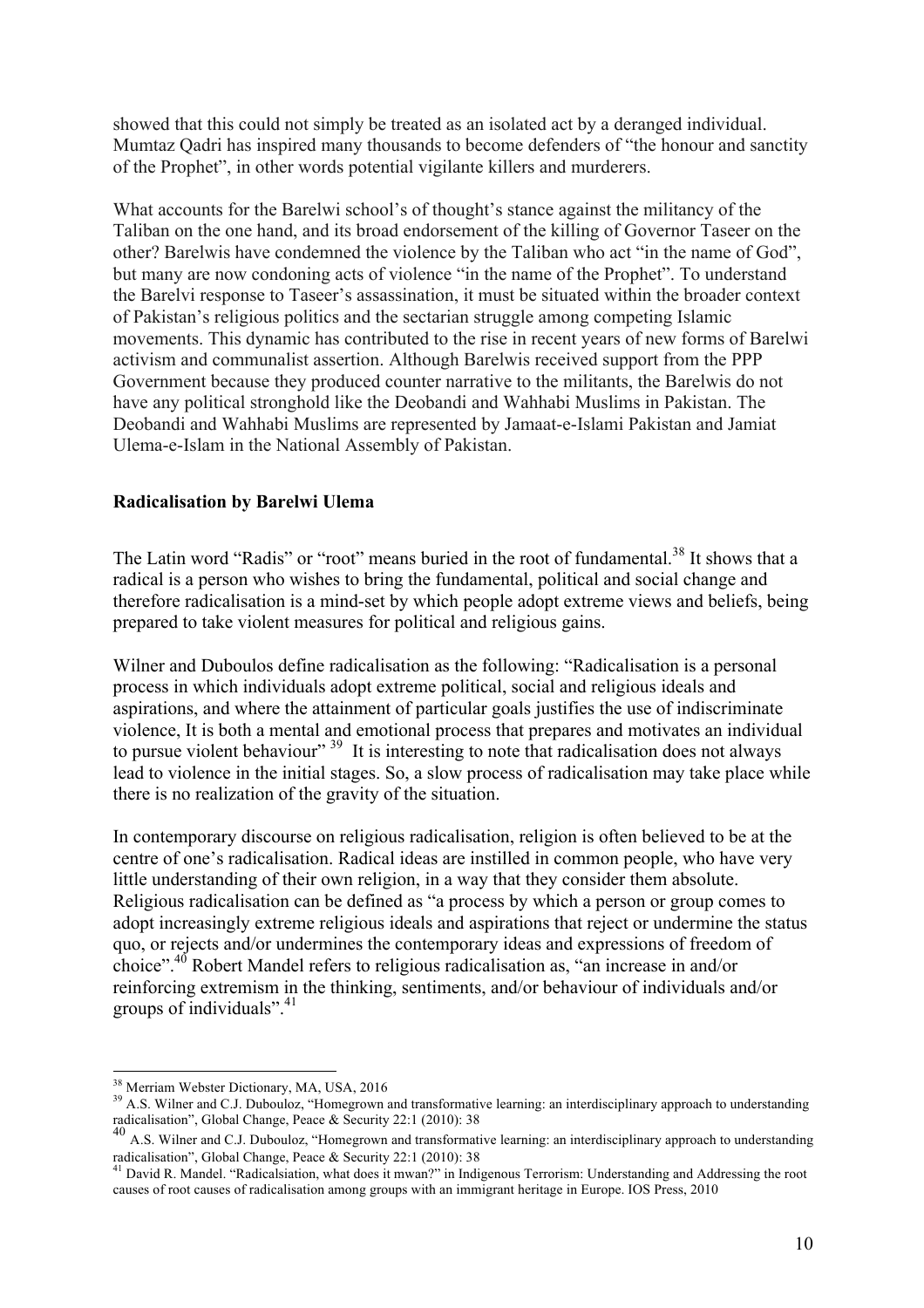Alex Schmid, quoting Dalgaard Nielsen's study, came up with six stages of the process of religious radicalisation: [1] Identifying a problem as not just a misfortune, but an injustice; [2] constructing a moral justification for violence (religious, ideological, political);[3] blaming the victims ("it is their own fault"); [4] dehumanizing the victims through language and symbols; [5] displacing responsibility (God or other authorities ordered the individual to commit the act of violence) or diffusing responsibility (the group, not the individual is responsible);and [6] misconstruing or minimizing the harmful effects (by using euphemisms or by contrasting to other acts which are worse). $^{42}$ 

Stage 6 of Nielsen's study discusses the construction of moral justification for violence. In the context of this essay, we are discussing religious justification for violence. The religious justification of the violence perpetrated to victims of Barelwi extremism is that [1] Islamic ruling on those who commit blasphemy is only murder, [2] Those who commit blasphemy deserve to be killed and [3] It is an expression of Love for the Prophet Muhammad (Peace and Blessings be upon Him) to kill those who disrespect him.

Numerous speeches by a segment of the Barelwi clerics have promoted these three narratives in their speeches and writings. $43$ 

#### **Popular extremist narrative "Gustakh e Rasool ki ek hi Saza…"**

It is important to mention that all Barelwi Muslims are particularly characterised by their devotion to the veneration of Prophet Muhammad (Peace and Blessings be upon Him), which is common among all Sunni Sufi Muslims. Practises that show reverence of Prophet Muhammad (Peace and Blessings be upon Him) are an integral part of the Barelwi understanding of Islam. The commemoration of the Mawlid (birth of Prophet Muhammad), recitation of Naat (poems honouring and praising Prophet Muhammad), Salat o Salaam (Sending Greetings to Prophet Muhammad, particularly after the Friday prayers, and reciting Naat written by Maulana Ahmad Raza Khan) are such practises. Barelwis believe, like most other Muslims, that a true Muslim must be an *Aashiq-e-Rasool*, Lover of the Prophet. With Love and devotion so central to the Barelwi understanding of Islam, Barelwis feel that it is a religious duty to protect "Namoos e Risalat", the sanctity and honour of Prophet Muhammad (Peace and Blessings be upon Him) and propagate actively that there is to be no compromise with anyone who expresses insolence and blasphemous remarks towards Prophet Muhammad (Peace and Blessings be upon Him).

A narrative that has become increasingly popular among Barelwis is "Gustakh e Rasool ki ek hi saza, Sir tan se Judaa" (There is only one punishment for the blasphemer of the Prophet, separate his head from his body). There is even Naat (poetry) with such wordings that promote this narrative and slogan.44 One of the most watched Pakistani religious tv channel, ARY QTV, has aired such Naat performances occasionally.<sup>45</sup>

<sup>&</sup>lt;sup>42</sup> Alex P. Schmid, Al-Qaeda's "Single narrative" and attempts to develop counter narratives: The state of knowledge, "International Centre for Counter Terrorism The Hague" ICCT, Research paper quoting A. Dalgaard-Nielson, studying viokent radicalisation in Europe 2, Working paper, no 2008/03 (2008): 10.

<sup>43</sup> Irfan Shah Mashadi, Maulana Khadim Rizwi , Mufti Hanif Qureshi, Ashraf Jalali and many others.

<sup>44</sup> Aftab Qadri, "Gustakh-e-Nabi ki Aik Saza Sar tan se Juda" YouTube https://www.youtube.com/watch?v=jyPmYFVefr8 https://www.youtube.com/watch?v=dZRu11nXvzY

<sup>45&</sup>quot;Gustakh-e-Nabi ki Aik Saza Sar tan se Juda" *ARY QTV,* https://www.youtube.com/watch?v=zXn8d\_\_XlqQ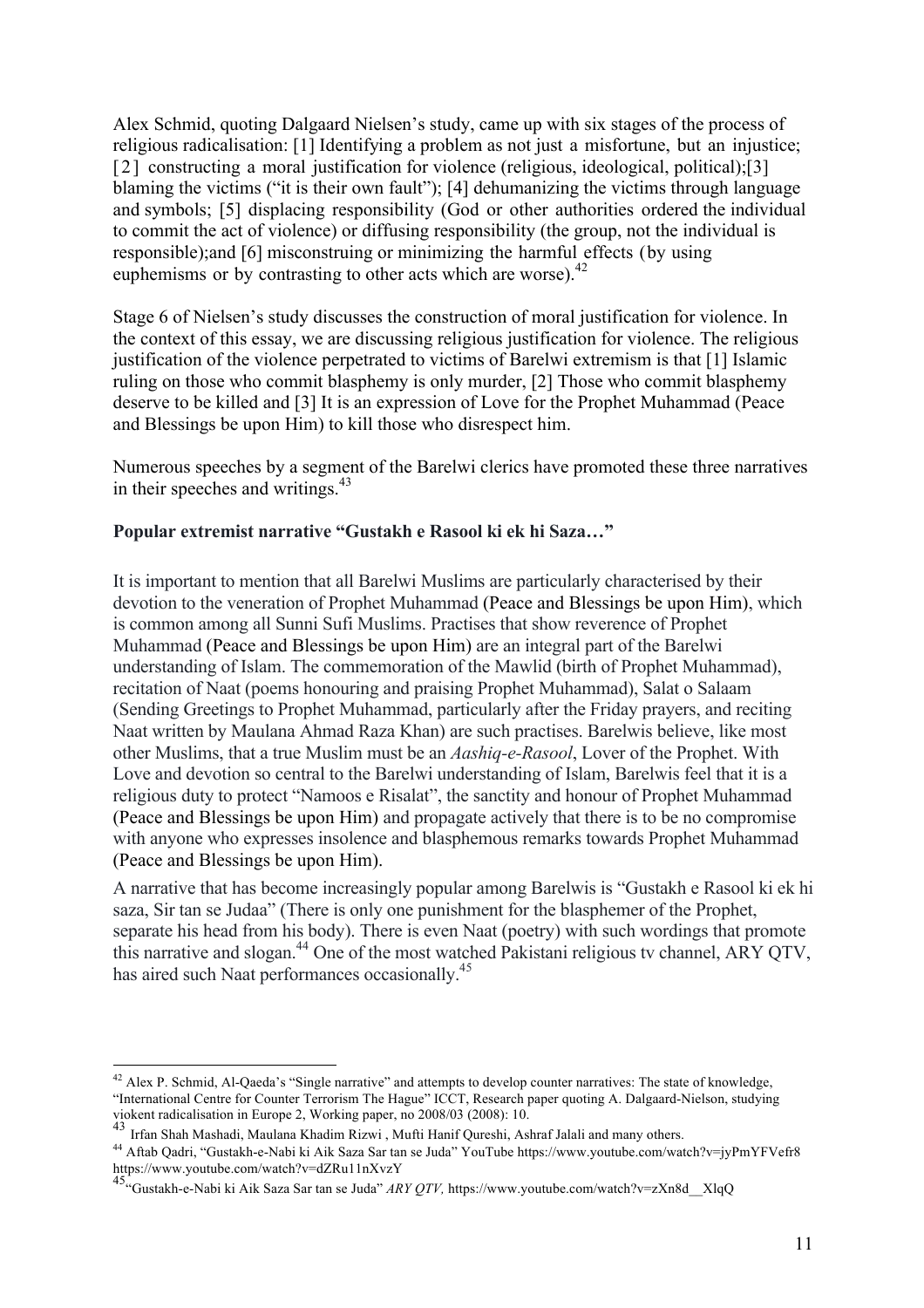Ever since the extension of support to Mumtaz Qadri from most Barelwi clerics, there have been other incidents involving Barelwi Muslims trying to "defend the honour" of Prophet Muhammad (Peace and Blessings be upon Him). Pakistani immigrant Amir Cheema, who belonged to the Barelwi movement, attempted to murder the German publisher of Jyllanden Posten cartoons, which posted caricatures that outraged many Muslims and led to many protests in the Muslim World.46 Barelwis were the most active in South Asia to voice their condemnation of the caricatures. In 2016, Pakistani taxi driver Tanveer Ahmed, a member of Barelwi missionary group "Dawat e Islami," travelled from Bradford to Glasgow to avenge the "dishonour" of the Prophet. He stabbed Asad Shah repeatedly outside his shop in an attack motivated by religious ideology. According to Ahmed, Assad Shah had committed blasphemy by claiming prophethood. Therefore, it was Tanveer's religious duty to put an end to Shah's life. Ahmed is also celebrated as a champion and true "Ashiq-e-Rasool" in Barelwi circles.<sup>47</sup> He has drawn inspiration from Mumtaz Qadri.<sup>48</sup>

#### **Pro-Blasphemy Law Movement** *Labbaik Ya Rasool Allah*

In August 2015 Barelwi clerics formed a new political party, *Tehreek Labbaik Ya Rasool Allah*, in Nishtar Park, the same park where a few years ago leaders of the *Sunni Tehreek* were massacred by a Deobandi militant.<sup>49</sup> The party is headed by Maulana Khadim Rizvi, a prominent supporter of both Mumtaz Qadri and Tanveer Qadri. The movement opposes any change in the blasphemy law of Pakistan and states that the hanging of Mumtaz Qadri was unjustifiable.<sup>50</sup> This is a dangerous precedent and anyone who opposes this movement is quickly labelled as one who opposes the "honour and sanctity of Prophet Muhammad" (Peace and Blessings upon Him), and therefore, a blasphemer.

In November 2017, they rallied in Islamabad and mobilised thousands of Sunni Sufi and Barelwi Muslims in the name of protecting the "honour and sanctity" of Prophet Muhammad (Peace and Blessings upon Him). Khadim Rizvi claimed that the Pakistan government removed "solemnly swear" from the Nomination Form and intended to change the blasphemy law and the implications of Khatm-e-Nabuwwat in the Pakistani Constitution, which declares Ahmadis as non-Muslim religious minority. Despite the denial of the Pakistani Government regarding any change in the Constitution about the blasphemy law and Khatm e Nabbuwwat, a lot of uproar was created because *Tehreek e Labbaik* was successful in spreading the rhetoric that this had to do with the protection of "honour and sanctity of Prophet Muhammad (Peace and Blessings upon Him). Various protests across Pakistan had been organised by *Tehreek e Labbaik Pakistan*.

Pakistani politician Jibran Nasir's observation regarding the March and the recent activities of *Tehreek Labbaik Pakistan* are as follows: "Maulana Khadim Rizvi has not only successfully established his relevance through the March in Islamabad with votes in both constituency NA-120 and Constituency NA-4, he has also branded himself and his radical views as the new face of Barelwi political leadership forcing the older, relatively peaceful, groups to fall in line. As extensive coverage and proscription of Deobandi militant group Ahle Sunnat Wal Jamaat and *Sipah Sahabah Pakistan* under ATA makes them a liability for mainstream parties limiting

 <sup>46</sup> https://www.youtube.com/watch?v=0RGhEXtEQ1Y

<sup>&</sup>lt;sup>47</sup> "Why is Tanveer Ahmed a hero to some hardliners in Pakistan", *BBC* https://www.youtube.com/watch?v=YT\_Y-9nI3L8 <sup>48</sup> "How Pakistan inspired the Glasgow shopkeeper", *BBC* http://www.bbc.com/news/uk-37032419 Website of Tehreek Labbaik Pakistan www.labbaik.pk <sup>50</sup> Website of Tehreek Labbaik Pakistan www.labbaik.pk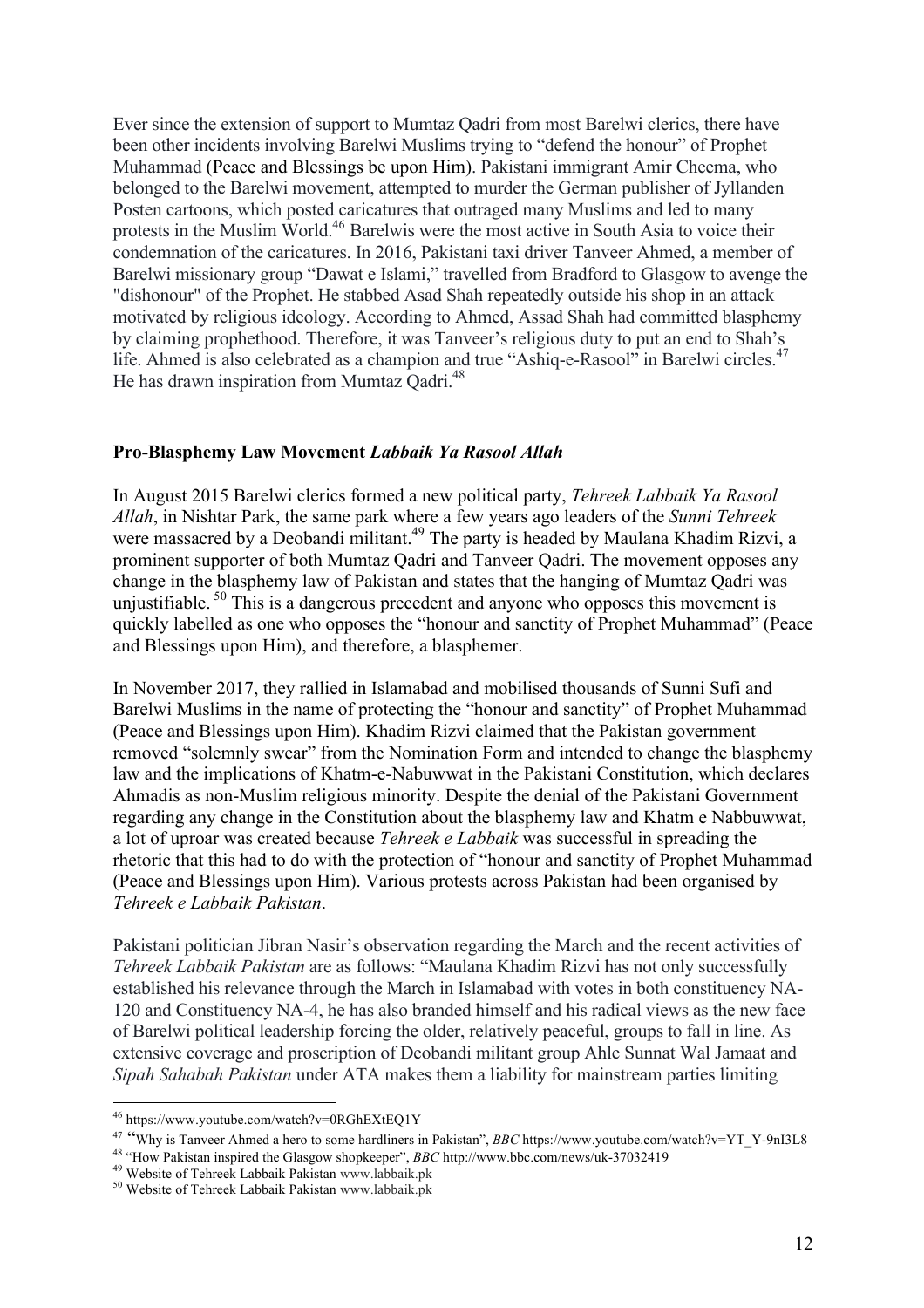scope of public electoral alliance in 2018, *Tehreek Labbaik* will fill in the space with far bigger numbers, charged workers and no track record of being banned under Pakistan's Anti-Terrorism Act."51

Jibran Nasir mentions how *Tehreek Labbaik Pakistan* is strategically replacing the Deobandi militant parties. It must be noted that Maulana Khadim Rizvi is being referred as *Ameer ul Mujahideen* by his followers and a Facebook page with over 48.000 followers also mentions him as Ameer ul Mujahideen.<sup>52</sup> Such a title is common among Deobandi and Wahhabi militants, but its use among Barelwi Muslims is new and should raise alarm bells. Khadim Rizvi and his associates have publicly used profane language<sup>53</sup>, while ironically claiming they are protectors of the "honour of Prophet Muhammad (Peace and Blessings upon Him)". Khadim Rizvi has invoked curse on those who disagree with him.<sup>54</sup>

The striking contrast with the response of Prophet Muhammad (Peace and Blessings upon Him) to those who insulted and offended him is immense. Prophet Muhammad (Peace and Blessings upon Him) faced a very harsh response from the people of Taif, whom he invited to Islam. He was injured and his clothes were soaked in blood. In Makkah Prophet Muhammad (Peace and Blessings be upon Him) faced religious persecution for 12 years. But in all those years, not once did He invoke curse on those who insulted him. When He was asked to curse his enemies, He (Peace and Blessings upon Him) responded: "Verily I am not sent to invoke curses, I was only as a Mercy".<sup>55</sup>

But it gets stranger. Maulana Khadim Rizvi has claimed publicly in a gathering that Mumtaz Qadri's dead body came back to life in the ambulance when his father entered the ambulance to see him.<sup>56</sup> In the same gathering he claimed that when his follower travelled to the grave of Mumtaz Qadri, he witnessed two swords appearing from the grave.<sup>57</sup>

It is hard to imagine that these extremists have something to do with the Prophet Muhammad (Peace and Blessings be upon Him). They are no different than puritan Wahhabi militants. Deobandi and Wahhabi militants also believe they love Allah and are willing to die for Him. Similarly, these Barelwi extremists believe they love the Prophet Muhammad (Peace and Blessings be upon Him) and are willing to die for Him (Peace and Blessings be upon Him). Their methodology is no different from that of Deobandi and Wahhabi militants.

<sup>&</sup>lt;sup>51</sup> https://twitter.com/MJibranNasir/status/934067325535490048<br><sup>52</sup> https://www.facebook.com/Ameer-ul-Mujahideen-103859166624857/<br><sup>53</sup> https://www.youtube.com/watch?v=Cx9S8g-JOKs<br><sup>54</sup> https://www.youtube.com/watch?v=SNyF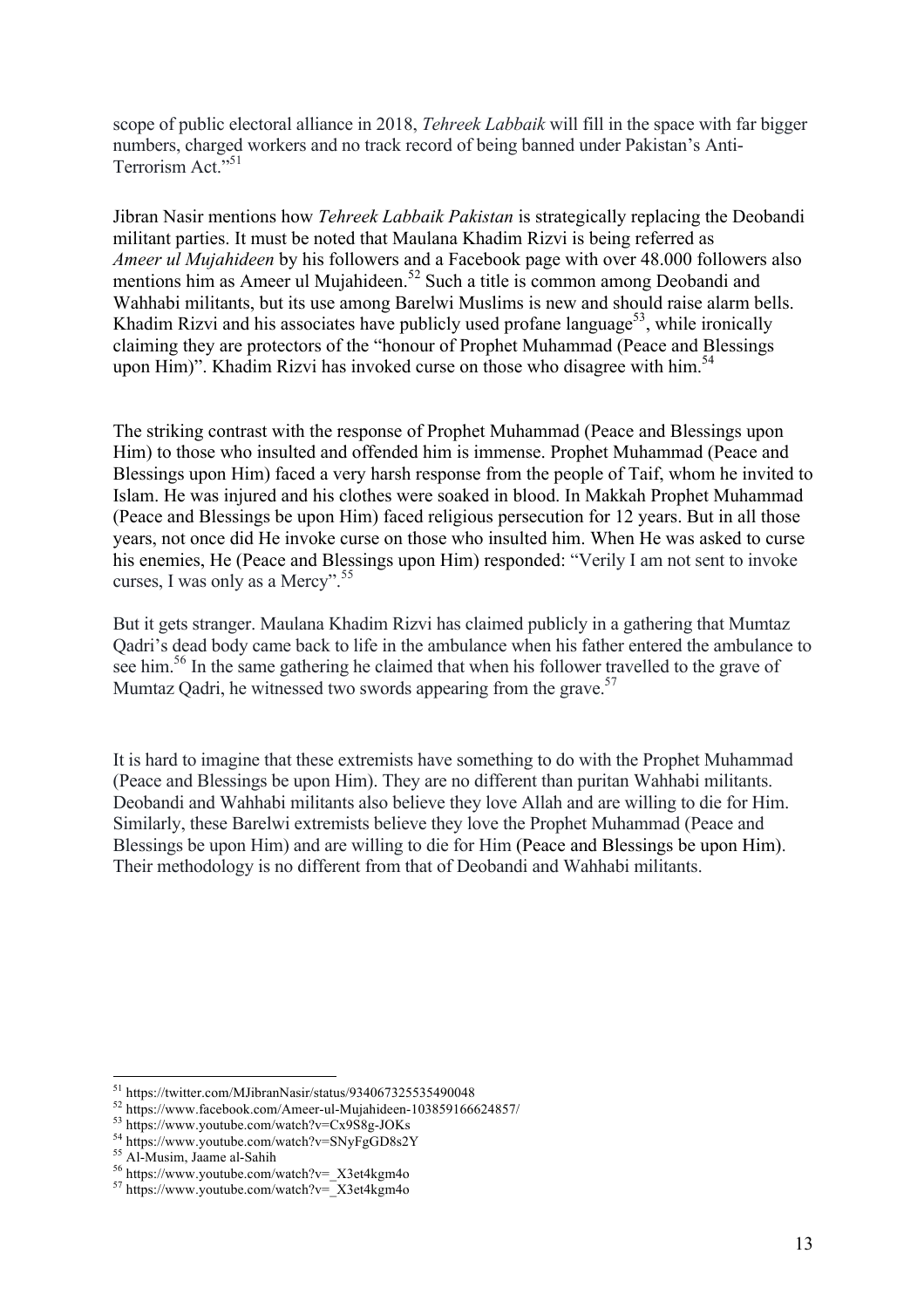### **Blasphemy law in Pakistan**

The idea that the interpretation of blasphemy law in Pakistan is based on consensus in the Islamic tradition is a myth. In this chapter I discuss the background of Pakistani blasphemy law and how it is in contrast with the opinion of leading Hanafi jurists.

The blasphemy law has its origin since the time of British India in 1860, Pakistan inherited these laws when it came in existence in 1947. Between 1980 and 1986 a number of clauses were added to the laws by the regime of Zia-ul-Haq, who wanted to "Islamisize" the country. In 1980, making derogatory remarks against Islamic personages was made an offence, carrying a maximum penalty of three years jail time. In 1982, another clause prescribed life imprisonment for "intentional" desecration of the Our'an.<sup>58</sup>

On the  $9<sup>th</sup>$  of July 1986, the blasphemy law was again amended to include the death penalty as the maximum penalty for blasphemy. The bill was passed in a hurry under the pressure of some clerics. During this session, that lead to the passage of 295-C, the bill was approved without having been reviewed and debated by Muslim jurists. Barelwi scholar Shah Turab-ul-Haq Qadri claimed in this session that there is an *Ijmaa* (consensus) that the only punishment for blasphemy of the Prophet Muhammad (Peace and Blessings be upon Him) is the death penalty. <sup>59</sup>

Ibn Taimiya's *Al-Sarim al-Maslool* was presented claiming that there is an *Ijmaa* on the death penalty for those who commit blasphemy. However, Ibn Taimiya states in his book that according to the Hanafi school there is no death penalty for a non-Muslim who commits blasphemy. <sup>60</sup> Hanafi jurist, Ibn Abideen al-Shami, was also wrongly quoted as having stated that there is an Ijmaa. Ibn Abideen Shami, however, stated "If the individual in question is a non-Muslim, he will not be killed".<sup>61</sup>

In short, the parliament was provided with inaccurate information on the Islamic stance on blasphemy law and the following clause (295C) was approved:

"Whoever by words, either spoken or written, or by visible representation or by any imputation, innuendo, or insinuation, directly or indirectly, defiles the sacred name of the Holy Prophet Muhammad (peace be upon him) shall be punished with death, or imprisonment for life, and shall also be liable to fine."

<sup>&</sup>lt;sup>58</sup> "What are Pakistan's blasphemy laws?", BBC, 6<sup>th</sup> November 2014.<br><sup>59</sup> *The National Assembly of Pakistan, Debates, Official Report*, Wednesday 9<sup>th</sup> July 1986

https://www.scribd.com/document/327051790/9th-July-Parliamentary-Debate-on-295C

<sup>60</sup> *The National Assembly of Pakistan, Debates, Official Report*, Wednesday 9th July 1986

https://www.scribd.com/document/327051790/9th-July-Parliamentary-Debate-on-295C

<sup>61</sup> Muhammad Amin Ibn Abidin, *Fatawa Shaamia*, (Dar Aalam al-Kutub, Riad, KSA, special edition year 2003), Volume 6, p. 344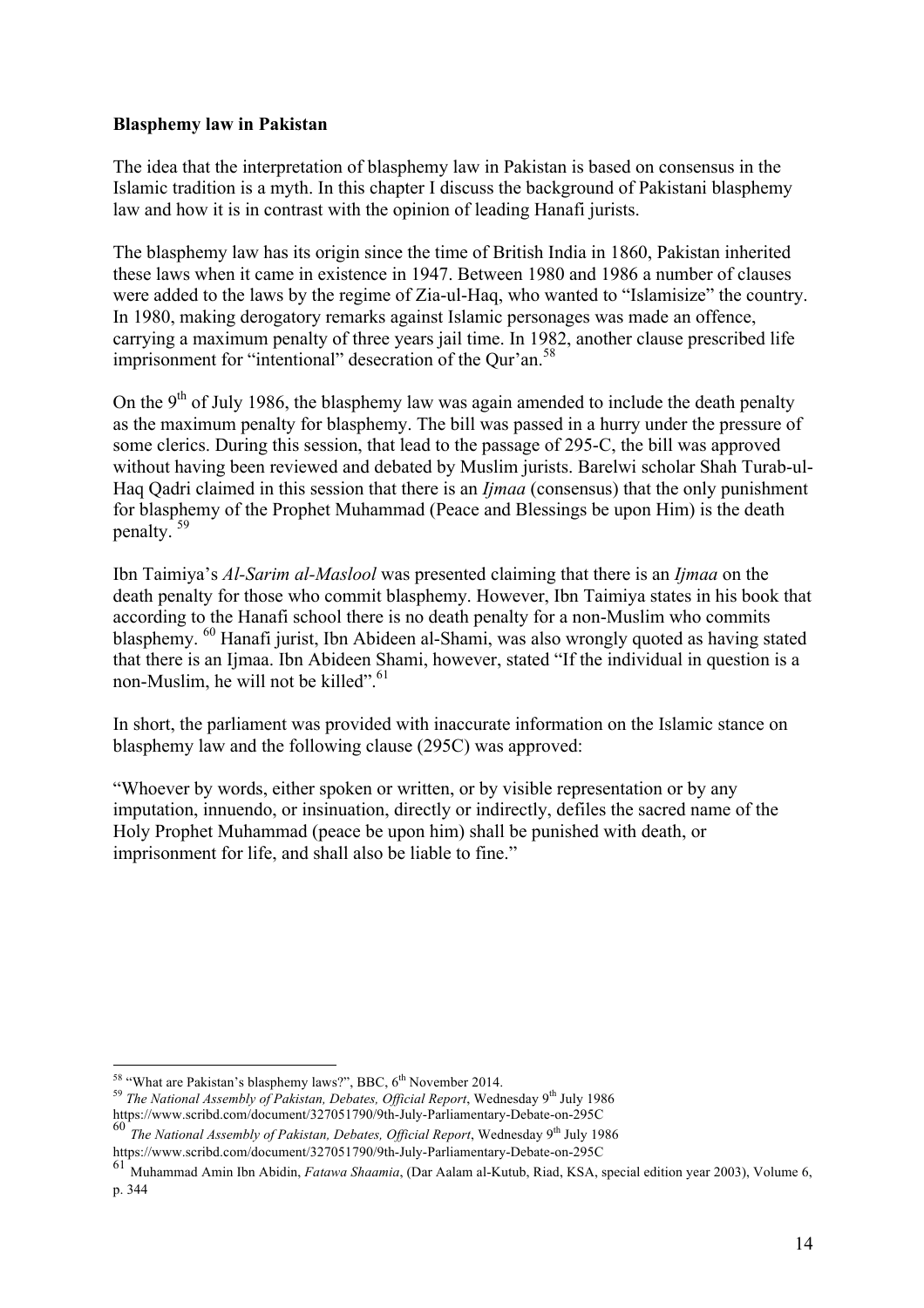### **Sources that can be turned against this narrative**

There are various sources within the Islamic tradition that can be used against the narrative that there is only one punishment for those that insult the Prophet, death.

The Qur'an, being the first primary source of Islamic law, does not mention the death penalty for blasphemy. The Qur'an states that the punishment for blasphemy will be in the Hereafter and does not mention any punishment for blasphemy in this life:

## *Indeed, those who abuse Allah and His Messenger - Allah has cursed them in this world and the Hereafter and prepared for them a humiliating punishment. 62*

The Qur'an advised Prophet Muhammad (Peace and Blessings be upon Him)to respond with patience, calmness and graceful avoidance to the insults and defamation of the Pagans. The Pagans of Makkah initiated a campaign of character assassination against the Prophet Muhammad (Peace and Blessings be upon Him). Rumours were spread that the Prophet was a "sorcerer", a "madman" and a "liar", yet Allah commanded the Prophet Muhammad (Peace and Blessings be upon Him) to be patient:

## *Be patient over what they say and avoid them with gracious avoidance.<sup>63</sup>*

The insults of the Pagans of Makkah deeply upset and hurt the Prophet and his companions, yet the Qur'an does not prescribe any revenge for them. Instead Prophet Muhammad (Peace and Blessings be upon Him) was informed that he should expect more insults and abuse from non-Muslims, but he should remain patient:

## *You will surely be tested in your possessions and in yourselves, and you will surely hear from those who were given the Scripture before you and from those who associate others with Allah much abuse. But if you are patient and fear Allah, that is of the matters requiring resolve.<sup>64</sup>*

In other verses Muslims are commanded to avoid those who mock Islam and not to engage with them until they enter into a different conversation:

### *When you see those, who engage in offensive discourse concerning Our verses, then turn away from them until they enter into another conversion.65*

There are many recorded incidents in the life of Prophet Muhammad (Peace and Blessings be upon Him) in which He was mocked, defamed, abused and even physically attacked. Despite all of this abuse Prophet Muhammad responded with patience, forgiveness, and mercy.

Prophet Muhammad (Peace and Blessings be upon Him) was physically attacked in Taif and the blood from his wounds had drenched His clothes. And yet when was asked to curse the very same people who treated Him in this horrific manner, His response was: "Verily I am not sent to invoke curses, I was only sent as a Mercy".<sup>66</sup>

 <sup>62</sup> Al-Qur'an, 33:57

 $63$  Al-Qur'an, 73:10<br> $64$  Al-Qur'an, 3:186

<sup>64</sup> *Al-Qur'an*, 3:186 <sup>65</sup> *Al-Qur'an, 6:68* <sup>66</sup> Al-Musim*, Jaame al-Sahih*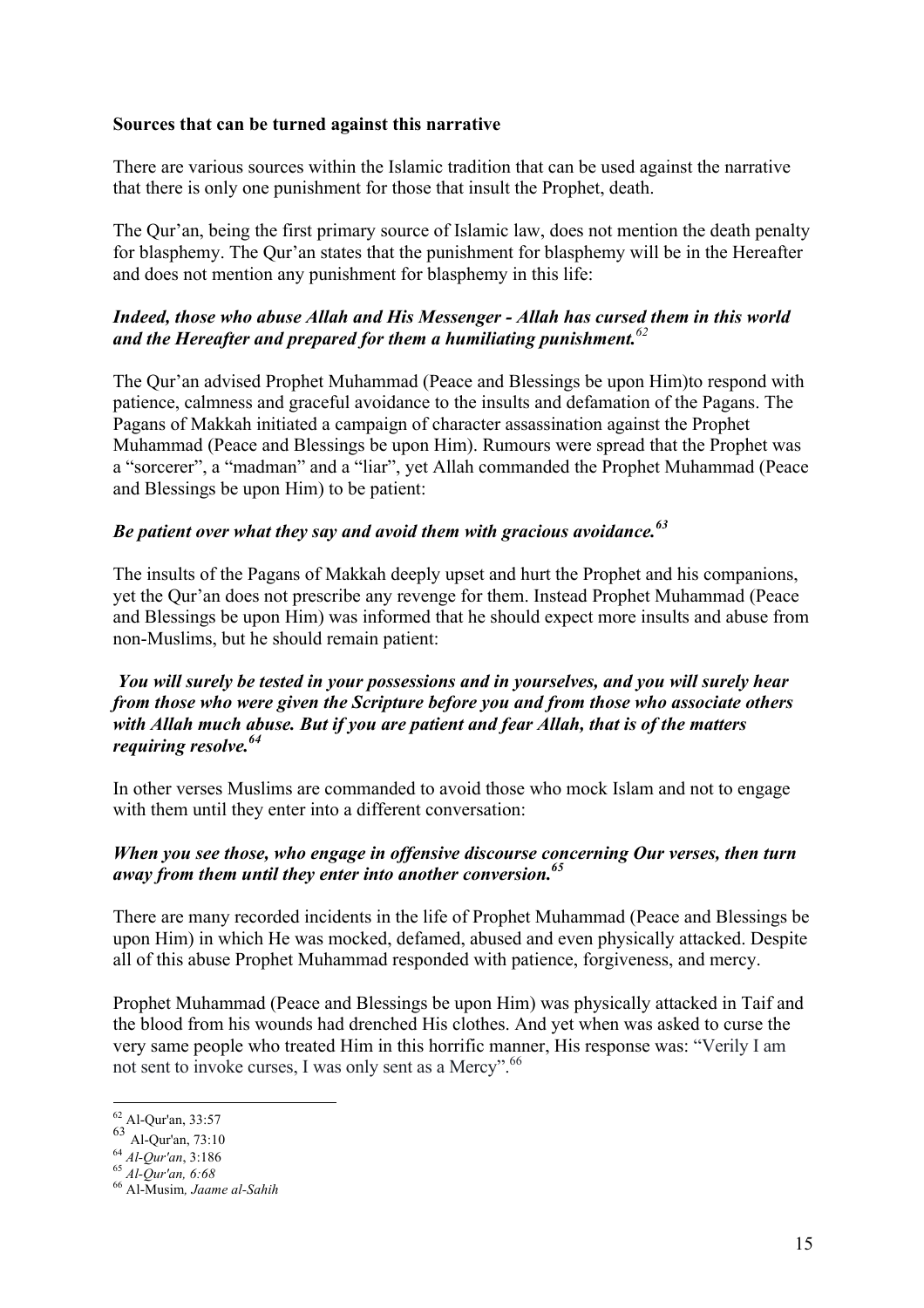A group of Jews seeked permission to visit Prophet Muhammad in Madinah while he was the Head of the Madinah State. When they were admitted, they said, "Death be upon you." Umm al-Mumineen Aisha, wife of the Prophet, responded to the Jews: "Rather death and the curse of Allah be upon you!". Prophet Muhammad (Peace and Blessings be upon Him) addressed His wife Aisha and said: "O Aisha, Allah is kind and He loves kindness in all matters" <sup>67</sup>

Badr ud-Din al-Ayni [d. 1453], a Hanafi jurist, comments on this Hadith and states: "Al-Bukhari has adopted the method of the people of Kufi on this issue (referring to Hanafis), that if someone curses or berates the Prophet and is a non-Muslim citizen, then he is rebuked but he is not killed. This is the opinion of Al-Thauri."<sup>68</sup>

These are just a few of the many examples of the Prophet Muhammad (Peace and Blessings be upon Him), which highlight that He forgave those that insulted Him.

There are some narrations that are often repeated in the lectures of the Barelwi extremists and wrongly interpret as justification for the murder of those that commit blasphemy. Here I will mention only a few. The topic of blasphemy requires a much more detailed essay in order to do justice with it. I intend to write this in the near future (in-sha Allah).

For example, a narration of Abu Dawood states that a Jewish woman used to abuse the Prophet and a man strangled her till she died.<sup>69</sup> Upon hearing this the Prophet declared that no recompense was payable for her blood. This is a weak Hadith due to the Tadlees of one of its narrators, Mughayra bin Muqsim.

Another narration states that the Prophet instructed the murder of Ibn Khatal even though he was holding the cover of the Kaabah and taking refuge in the Kaabah. Although this Hadith is Sahih, it has nothing to do with the issue of Blasphemy. Ibn Khatal, whose name was Hilal ibn Abd Allah), had killed a slave in fit of fury because the slave neglected to prepare his meal. He then fled to Makkah seeking refuge, fearing that Prophet Muhammad (Peace and Blessings be upon Him) would execute him for his crime.  $\frac{70}{2}$ 

The death penalty given to Kaab bin Ashraf, often misunderstood by many as result of his apostasy and blasphemy, was in fact sanctioned because of his active treason. Al-Asqalani states that the reason behind his death is the fact that he broke his covenant with the Muslims, travelled to the Quraysh in Makkah and made a pact with the Qurash that they would join forces in waging war upon the Muslims.<sup>71</sup>

There are also other Hadiths misused and misunderstood in this regard and they are all weak. It is important to remember that in Islamic Jurisprudence, the Qur'an always supersedes all the Hadith and when the Hadith contradict with the Qur'an these are not to be accepted.

I am concluding this chapter with the views of major Hanafi jurists that make it clear that the predominant narrative on blasphemy "Gustakh e Rasool ki ek hi Sazaa.." entertained by many Barelwi Muslims, who happen to be followers of the Hanafi school of thought, is inaccurate, false and its violent rhetoric is not shared by prominent Hanafi jurists.

<sup>&</sup>lt;sup>67</sup> Al-Bukhari, *Jaame Al-Sahih* 6528<br><sup>68</sup>, Al-Aini, Badr ud-Din, *Umdat al-Qadri fi Sharah Shahih al-Bukhari* 34,412<br><sup>69</sup> Abu Dawood, *Al-Sunan*, No. 4349<br><sup>70</sup> Mamar Ibn Rashid, *The Expeditions: An Early Biography of M*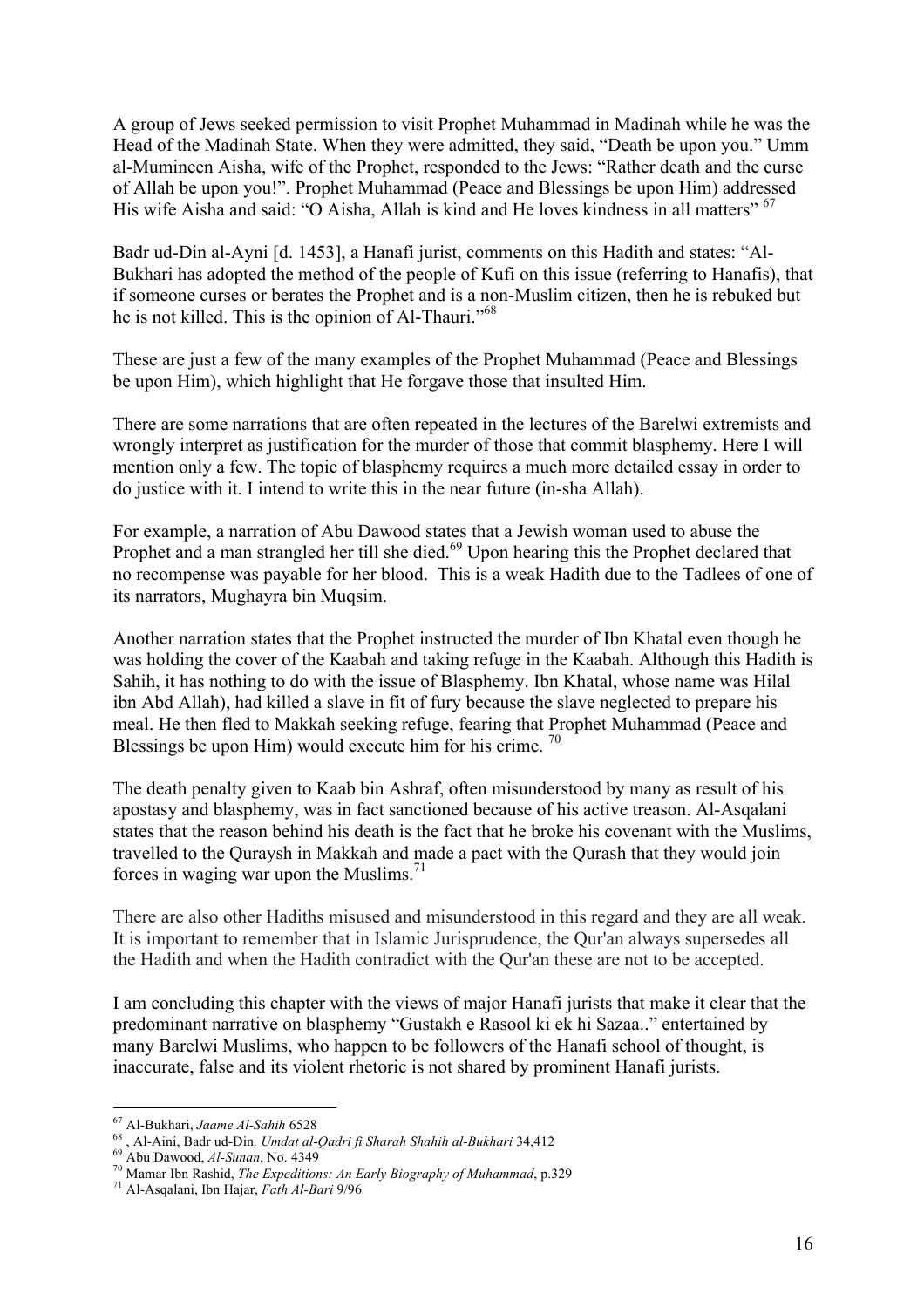Abu Bakr Al-Jassas [d. 981 CE], prominent Hanafi jurist, stated in his book *Mukhtasar Ikhtilaf* in the chapter titled *"*Dhimmi (Non-Muslim living in lands controlled by Muslims) insulting the Prophet*"* that according to Hanafi Imams, a *Dhimmi* (this is a non-Muslim citizen of an 'Islamic State') is not killed but instead *ta'dheer* (discretionary punishment, which is a *maximum* of lashing twenty-nine) is applicable.<sup>72</sup>

As proof for his stance, Al-Jassas mentions the *hadith* of the Prophet Muhammad about a Jewish person who insulted and cursed the Prophet when they were greeting one another –yet the Prophet never killed him nor did he order the *Sahabah* (companions) to kill him.

Al-Tahawi [d.933 CE] also stated "If a Dhimmi insults the Prophet*,* he will not be killed but instead will be disciplined. This is because they have been left alone to practise their religion, and their religion includes worshiping someone beside God and rejecting the Prophet. The proof of this is Jews visited the Prophet and they said, 'Damn you!', and the Prophet *replied,* 'you too' but he did not order from them to be killed."<sup>73</sup>

Taqi ud Din Al-Subki [d.1355 CE], who was also Chief Judge of Damascus, stated "If a non-Muslim insults the Prophet, he will not be punished by death. A non-Muslim is not killed for his disbelief. These are bigger sins than blasphemy"

Al-Marghinani writes in his Hanafi textbook *Al-Hidayah:* "Insulting the Prophet is Kufr (disbelief). Since the non-Muslims are not killed for their Kufr, they will not be killed for any addition in their Kufr".  $74$ 

The founder of the Barelwi movement, Maulana Ahmad Raza Khan, had endorsed *Fath al-Mubin wa Tanbeeh al-Wahhabiyyeen*, a book which also enjoyed the approval of over 300 scholars of India, written by Maulana Mansoor Ali of Dar al-Uloom Farangi Mahl. In this book, Maulana Mansoor Ali compiled Fatwas from the Hanafi perspective. Interestingly, the founder of the Deobandi school, Maulana Mahmood Hasan, also endorsed this book. Therefore, the founders of the Deobandi and Barelwi schools have endorsed the Hanafi position: that a non-Muslim cannot be killed for a single offense of blasphemy and must be pardoned.75

 <sup>72</sup> Al-Jassas , Abu Bakr Ahmad bin Ali Al-Razi, *Mukhtasar Ikhtilaf* , Dar al-Bashair, Beirut, Lebanon, first edition year

<sup>1995,</sup> Volume 2, p. 504<br><sup>73</sup> Abu Jafar al-Tahawi, *Mukhtasar Tahawi*, Dar al – Bashair, first edition year 2010, Beirut, Lebanon), Volume 6, p. 142 <sup>74</sup> Burhan al-Din al-Marghinani, Al-Hidayah fi Sharh Bidayat al-Mubtadi, Idarat al-Quran wal-uloom al-Islamiyyah,

Karachi, Pakistan, first edition, 1417 hijri), Volume 4, p. 138

<sup>75</sup> Mansoor Ali, *Al-Fath al-Mubin wa Tanbih al-Wahhabiyyeen* p.487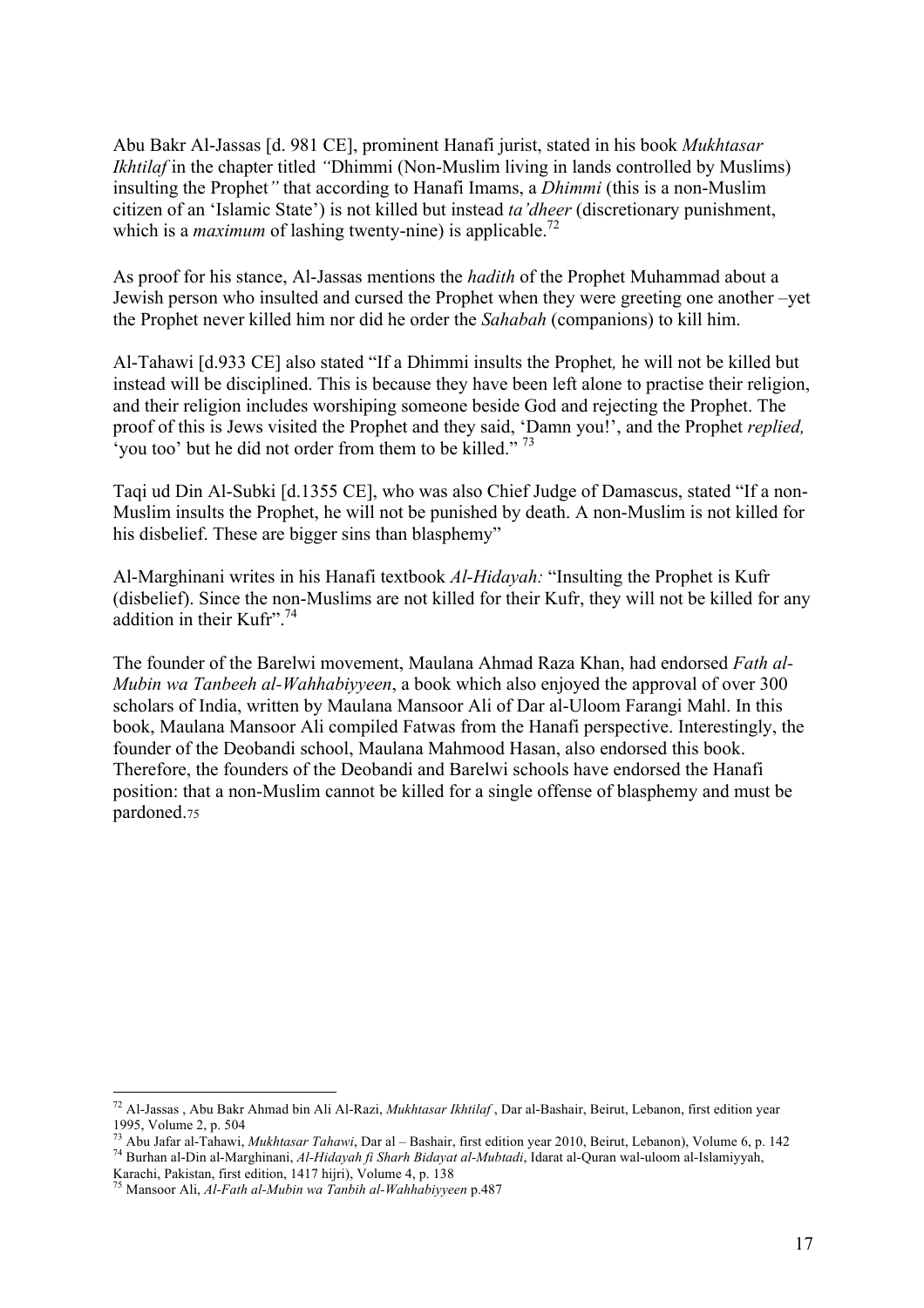## **Conclusion**

Pakistan faces generally a huge problem of dealing with religious extremism which has gradually grown over the years. Events such as banning or burning of books, attacking and killing people who are accused of blasphemy have a great impact on society and increases its tendencies to be more extreme. Religious minorities are attacked in the name of religion and blasphemy.

This essay has highlighted the emerging extremism among the Barelwi Muslims of Pakistan. Although Barelwis have not reached the magnitude of extremism yet like their Deobandi counterparts, the developments in certain segments of the sect and its support by the majority is of great concern. Many Sunni Sufi scholars have raised their concerns for this rise of extremism and growing trend of vigilante killings in the name of "protecting the honour of the Prophet". Most Barelwish condone this form of extremism and the perpetrators of such violence are hailed as heroes or martyrs.

There is a need for Muslim scholars within the Barelwi sect to be more vocal against this extremism by highlighting how this contradicts the Islamic tradition and the understanding of Hanafi jurists on this issue to clarify to the masses the real position of Islam on blasphemy.

Additionally, the Blasphemy law in Pakistan does not reflect the tradition and must be re-examined in the indiscriminate and heavy-handed application of a death penalty to a population (non-Muslims) it was perhaps not meant for.

There is also an urgent need to organise and implement a uniformed education system and syllabus across the country in both schools and madrassahs. This should be completely devoid of bias, prejudice of religion, violence, and intolerance. It should contain an equilibrium of religious, spiritual, moral and modern education. The rigidity in the minds of the younger generations when it comes to religion and religious ideas needs to be softened to allow them to accept other ideas.

The media has also a vital role to play in this endeavour. They can be a highly useful mechanism which can help to eradicate all forms of extremism. Parts of the public who have leniencies towards terrorists can be positively reached by effective media campaigns.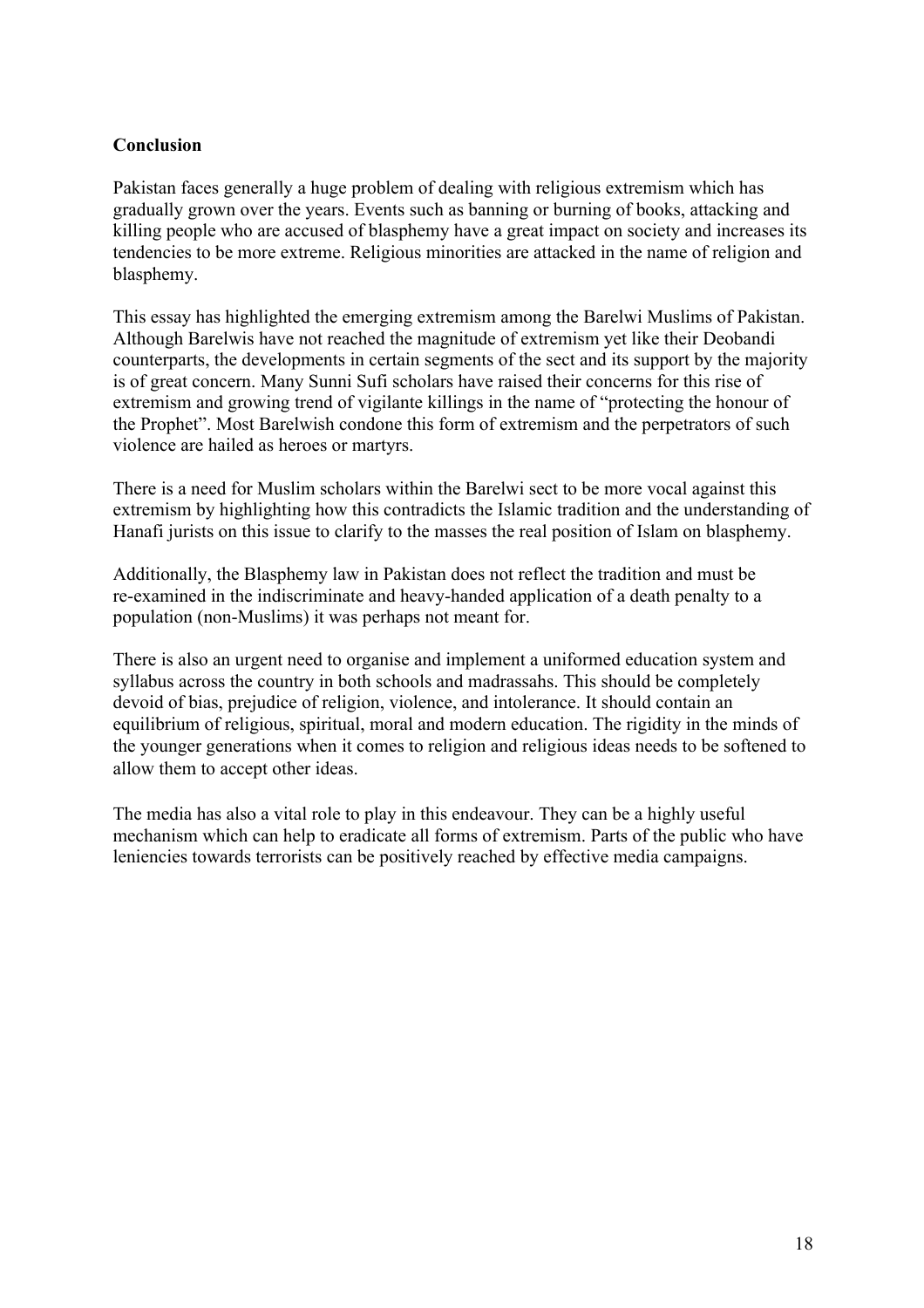# **BIBLIOGRAPHY**

#### SCRIPTURE: **Al-Qur'an**

#### SOURCES:

**Al-Aini**, Badr ud-Din*, Umdat al-Qadri fi Sharah Shahih al-Bukhari* **Abu Dawood**, *Al-Sunan*, **Al-Bukhari**, *Jaame Al-Sahih*, Darussalam, 2000 **Al-Asqalani, Hafiz** Ibn Hajar, *Fath Al-Bari,*  **Ali, Mansoor,** *Al-Fath al-Mubin wa Tanbih al-Wahhabiyyeen,* Dar ul Ilm wa al-Amal Farangi Mahl, **Al Jassas**, Abu Bakr Ahmad bin Ali Al-Razi, *Mukhtasar Ikhtilaf* , Dar al-Bashair, Beirut, Lebanon, Volume 2, p. 504 first edition year 1995 **Al Marghinani**, Burhan al-Din, *Al-Hidayah fi Sharh Bidayat al-Mubtadi*, Idarat al-Quran wal-uloom al-Islamiyyah, Karachi, Pakistan, first edition, Volume 4, p. 138 1417 AH **Al Tahawi**, Abu Jafar, *Mukhtasar Tahawi*, Dar al – Bashair, Beirut, Lebanon, Volume 6, p. 142 first edition year 2010 **Ibn Abidin**, Muhammad Amin, *Fatawa Shaamia*, Dar Aalam al-Kutub, Riad, KSA, Volume 6, p. 344 special edition year (2003) Mamar Ibn Rashid, *The Expeditions: An Early Biography of Muhammad* **Mandel**, D. R. (in press). *Radicalization: What does it mean?* In T. Pick & A. Speckhard (Eds.), Indigenous terrorism: Understanding and addressing the root causes of radicalisation among groups with an immigrant heritage in Europe. Amsterdam: IOS Press **Moj**, Muhamad, The *Deoband Madrassah Movement*, Anthem Press, London, 2015 **Naumani**, Muhammad Manzoor, "*Muhammad Bin Abdul Wahhab aur Hindustan kay Ulama e Haq", i.e., Muhammad Ibn Abd Al-Wahhab and the tightly guided clerics of India".*  Qadeemi Kutab Khana, Karachi **Sanyal**, Usha, *Ahmad Riza Khan Barelwi In The Path of Prophet*, One World Publications, 2005 **Schmid,** Alex P. "*Al-Qaeda's "Single Narrative" and Attempts to Develop CounterNarratives: The State of Knowledge",* ICCT Research Paper January 2014

*Sialvi, Maulana Muhammad Ashraf, Munazra-e-Jhang*, Ahlus Sunnah Publications, Jehlum.

#### REPORTS AND ARTICLES

"Fatalities in Terrorist Violence in Pakistan 2003-2017 Statistics". http://www.satp.org/satporgtp/countries/pakistan/database/casualties.htm

*"In Pakistan, even anti-violence Islamic sect lauds assassination of liberal governor*," *Washington Post*, January 29, 2011 http://www.washingtonpost.com/wp-dyn/content/article/2011/01/29/AR2011012904706.html

*Global Security and Barelvi Islam*, https://www.globalsecurity.org/military/intro/islam-barelvi.htm

"*Terrorism in Pakistan: Incident patterns, terrorists' characteristics, and the impact of terrorist arrests on terrorism"*. PhD Thesis. University of Pennsylvania, 2010 https://repository.upenn.edu/edissertations/136/

*"Sufism under attack in Pakistan".* The New York Times. January 6, 2011 https://www.nytimes.com/video/world/asia/1248069532117/sufism-under-attack-in-pakistan.html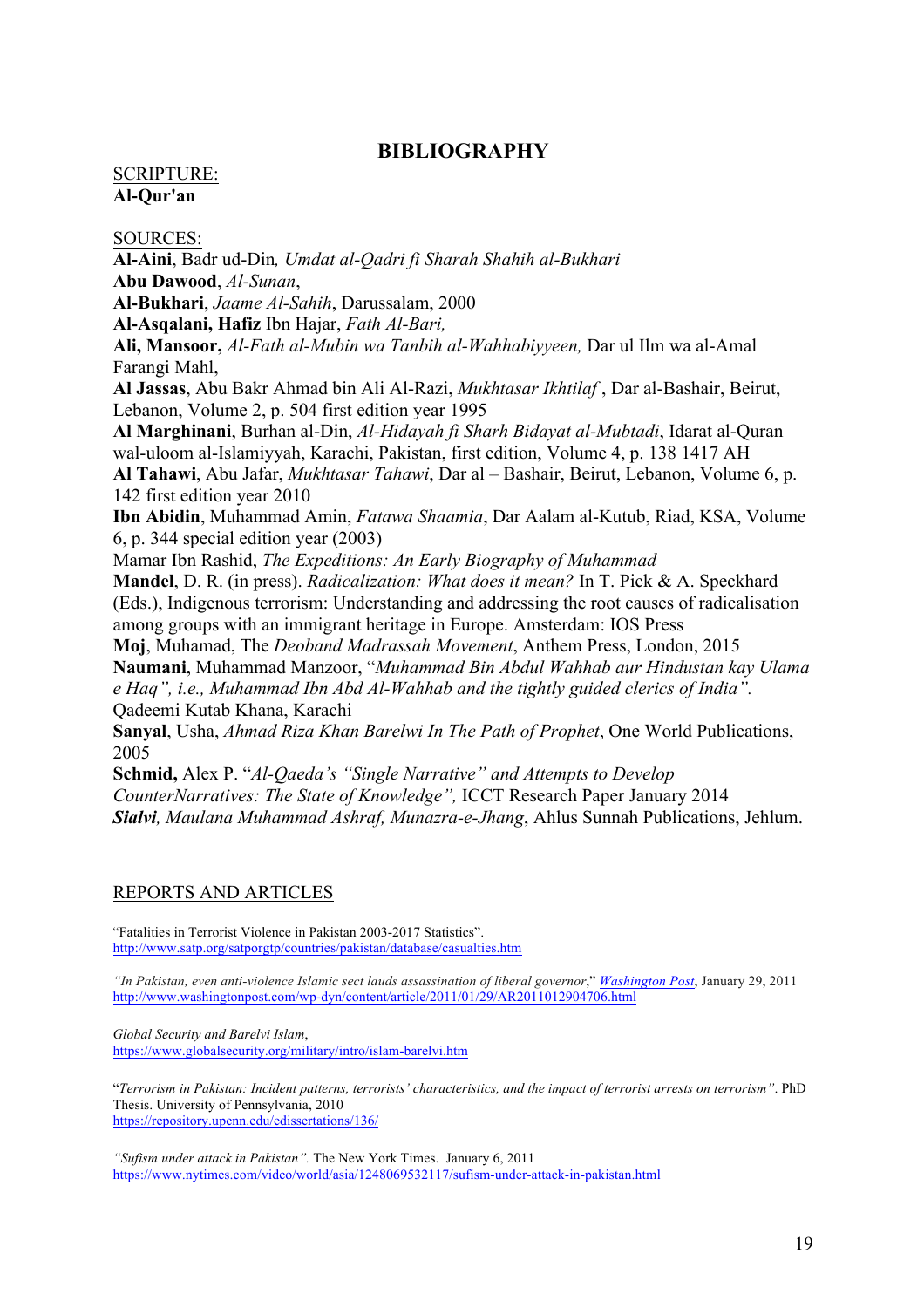"Sufi group rejects Deoband fatwa against celebrating Prophet's birthday". Two circles, 10<sup>th</sup> November. http://twocircles.net/2011nov10/sufi\_group\_rejects\_deoband\_fatwa\_against\_celebrating\_prophets\_birthday.html

*The 'Wahabi Republic' of Pakistan*, 24<sup>th</sup> August 2012 http://www.dw.com/en/the-wahabi-republic-of-pakistan/a-16191055

*Sipah-e-Sahabah Pakistan*,

http://web.stanford.edu/group/mappingmilitants/cgi-bin/groups/view/147#note5

The Express Tribune, *"Police foil terror plot targeting Eid Milad procession in DI Khan",* 15th January 2013. http://tribune.com.pk.story/498984/police-foil-terror-plot-targeting-eid-milad-procession-in-di-khan/

CNN, "Explosions at famous shrine in Pakistan kill dozens". 2nd July, 2010 http://edition.cnn.com/2010/WORLD/asiapcd/07/02/pakistan.explosions/index.html

The Express Tribune, *"Shikarpur blast: the pir of the shrine succumbs to injuries"*, 4<sup>th</sup> March 2013. http://tribune.com.pk/story/515690/shikarpur-blast-gaddi-nasheen-of-the-shrine-succumbs-toinjuries/

*"Ditching the tag of mysticism, Barelvi militancy rears head in form of Sunni Tehreek"* , April 12,2016 https://www.geo.tv/latest/103302-Ditching-the-tag-of-mysticism-Barelvi-militancy-rears-head-in-form-of-Sunni-Tehreek

*"Suicide bomber kills anti-Taliban cleric Allama Naeemi"* Dawn, 13th June 2009 https://www.dawn.com/news/470972

"The military jihad challenge", *International Crisis Group*, Asia Report No 164, March 13, 2009 https://www.crisisgroup.org/asia/south-asia/pakistan/pakistan-militant-jihadi-challenge

*"Sufi Militants struggle with Deobandi Jihadists in Pakistan". The Jamestown Foundation.* https://jamestown.org/program/sufi-militants-struggle-with-deobandi-jihadists-in-pakistan/

*"Mumtaz Qadri admits killing Governor Salman Taseer", BBC* http://www.bbc.com/news/world-south-asia-12149607

*"Christian woman sentenced to death in Pakistan 'for blasphemy'*," *The Telegraph,* November 9, 2010 http://www.telegraph.co.uk/news/religion/8120142/Christian-woman-sentenced-to-death-in-Pakistan-for-blasphemy.html

"*Taseer's remarks about blasphemy law*", The Tribune, 5th January 2011 https://tribune.com.pk/story/99277/taseers-remarks-about-blasphemy-law/

*"Pakistan governor's suspected assassin hailed as hero"*. Washington Times, 5th January 2011 https://www.washingtontimes.com/news/2011/jan/5/pakistani-governor-buried-under-tightened-security/

*The statement was released from the platform of Jamaat Ahl-e- Sunnat Pakistan (JASP), a Barelvi group*; See: Salman Siddiqui, "Hardline Stance: Religious bloc condones murder," *The Express Tribune*. 5<sup>th</sup> January 2011. https://tribune.com.pk/story/99313/hardline-stance-religious-bloc-condones-murder/

*"Top prayer leaders deny Taseer his rites," Pakistan Today*. 6th January 2011. https://www.pakistantoday.com.pk/2011/01/06/top-prayer-leaders-deny-taseer-his-rites/

*"Executed Pakistani bodyguard Mumtaz Qadri praised as hero of Islam for supporing blasphemy law*." TSMH. 2nd March 2016. http://www.smh.com.au/world/executed-pakistani-bodyguard-mumtaz-qadri-praised-as-hero-of-islam-for-supportingblasphemy-law-20160301-gn7uox.html

"Homegrown and transformative learning: an interdisciplinary approach to understanding radicalisation", Global Change, Peace & Security 22:1 (2010): 38 https://www.cpsa-acsp.ca/papers-2009/Wilner-Dubouloz.pdf

*"What are Pakistan's blasphemy laws?"*, BBC, 6<sup>th</sup> November 2014. http://www.bbc.com/news/world-south-asia-12621225

"<br>*The National Assembly of Pakistan, Debates, Official Report"*, Wednesday 9<sup>th</sup> July 1986 https://www.scribd.com/document/327051790/9th-July-Parliamentary-Debate-on-295C